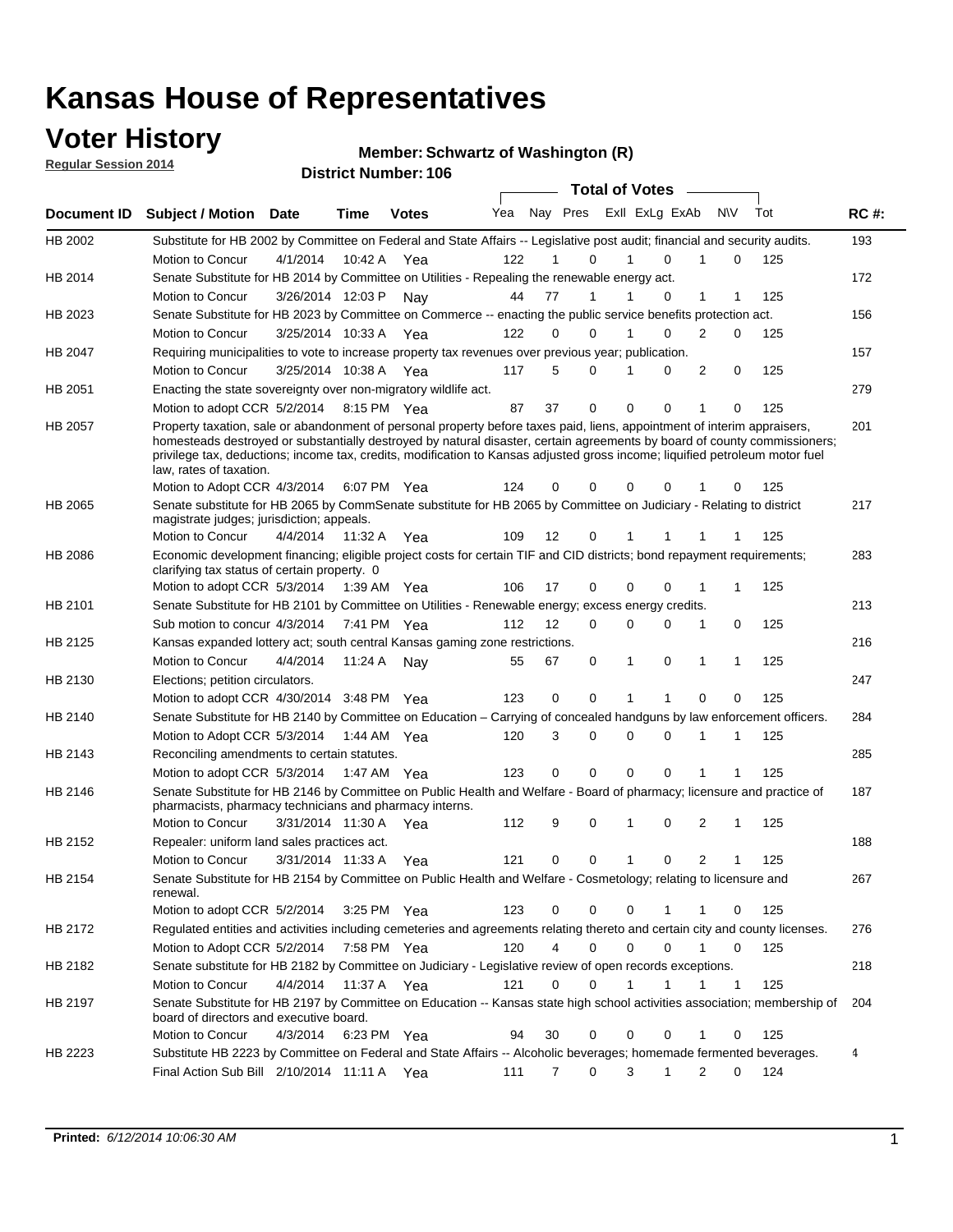### **Voter History**

**Regular Session 2014**

#### **Member: Schwartz of Washington (R)**

|                    |                                                                                                                                                                                                                                                                                                                                                                                                                                                                                                                                                                                                                                                                                                                                                                                                                                                                                                                  |                       |             | <b>DISTRICT MAILINGL. 100</b> |     |                |             | Total of Votes –        |             |   |     |     |             |
|--------------------|------------------------------------------------------------------------------------------------------------------------------------------------------------------------------------------------------------------------------------------------------------------------------------------------------------------------------------------------------------------------------------------------------------------------------------------------------------------------------------------------------------------------------------------------------------------------------------------------------------------------------------------------------------------------------------------------------------------------------------------------------------------------------------------------------------------------------------------------------------------------------------------------------------------|-----------------------|-------------|-------------------------------|-----|----------------|-------------|-------------------------|-------------|---|-----|-----|-------------|
| <b>Document ID</b> | <b>Subject / Motion Date</b>                                                                                                                                                                                                                                                                                                                                                                                                                                                                                                                                                                                                                                                                                                                                                                                                                                                                                     |                       | <b>Time</b> | <b>Votes</b>                  | Yea |                |             | Nay Pres ExII ExLg ExAb |             |   | N\V | Tot | <b>RC#:</b> |
| HB 2223            | Substitute for HB 2223 by Committee on Federal and State Affairs—Alcoholic beverages; homemade fermented beverages;<br>microbrewery gallonage expanded; liquor license length of citizenship.<br>Motion to Concur                                                                                                                                                                                                                                                                                                                                                                                                                                                                                                                                                                                                                                                                                                | 4/3/2014              |             | 6:27 PM Yea                   | 115 | 9              | $\mathbf 0$ | 0                       | 0           | 1 | 0   | 125 | 205         |
| HB 2231            | Senate Substitute for Substitute for HB 2231 by Committee on Ways and Means - Appropriations for FY 2014, FY 2015, FY<br>2016, FY 2017 and FY 2018 for various state agencies; capital improvement projects; claims against the state.                                                                                                                                                                                                                                                                                                                                                                                                                                                                                                                                                                                                                                                                           |                       |             |                               |     |                |             |                         |             |   |     |     | 282         |
| HB 2246            | Motion to adopt CCR 5/2/2014 9:48 PM Yea<br>Substitute for HB 2246 by Committee on Commerce, Labor and Economic Development - Peer review for certain licensed                                                                                                                                                                                                                                                                                                                                                                                                                                                                                                                                                                                                                                                                                                                                                   |                       |             |                               | 70  | 54             | 0           | 0                       | $\Omega$    | 1 | 0   | 125 | 38          |
|                    | technical professions.<br>EFA Sub Bill                                                                                                                                                                                                                                                                                                                                                                                                                                                                                                                                                                                                                                                                                                                                                                                                                                                                           | 2/21/2014 1:34 PM Yea |             |                               | 120 | 0              | 0           | 1                       | 0           | 2 |     | 124 |             |
| HB 2246            | Substitute for HB 2246 by Committee on Commerce, Labor and Economic Development - Peer review for certain licensed<br>technical professions.                                                                                                                                                                                                                                                                                                                                                                                                                                                                                                                                                                                                                                                                                                                                                                     |                       |             |                               |     |                |             |                         |             |   |     |     | 260         |
|                    | Motion to Concur                                                                                                                                                                                                                                                                                                                                                                                                                                                                                                                                                                                                                                                                                                                                                                                                                                                                                                 | 5/2/2014              | 11:40 A     | Yea                           | 124 | 0              | 0           | $\mathbf 0$             | 1           | 0 | 0   | 125 |             |
| HB 2272            | Kansas expanded lottery act; southeast Kansas gaming zone; privilege fee and investment threshold amount reduced.                                                                                                                                                                                                                                                                                                                                                                                                                                                                                                                                                                                                                                                                                                                                                                                                |                       |             |                               |     |                |             |                         |             |   |     |     | 200         |
|                    | Motion to Concur                                                                                                                                                                                                                                                                                                                                                                                                                                                                                                                                                                                                                                                                                                                                                                                                                                                                                                 | 4/2/2014              |             | 4:18 PM Yea                   | 84  | 36             | 0           | 0                       | $\mathbf 0$ |   | 4   | 125 |             |
| HB 2296            | Campaign finance; permitted uses of campaign funds; increased exemption amount for certain candidates; contributor<br>information; lobbyist filings.                                                                                                                                                                                                                                                                                                                                                                                                                                                                                                                                                                                                                                                                                                                                                             |                       |             |                               |     |                |             |                         |             |   |     |     | 248         |
|                    | Motion to adopt CCR 4/30/2014 3:53 PM Yea                                                                                                                                                                                                                                                                                                                                                                                                                                                                                                                                                                                                                                                                                                                                                                                                                                                                        |                       |             |                               | 119 | 4              | 0           | 1                       |             | 0 | 0   | 125 |             |
| HB 2296            | Campaign finance; permitted uses of campaign funds; increased exemption amount for certain candidates; contributor<br>information; lobbyist filings.                                                                                                                                                                                                                                                                                                                                                                                                                                                                                                                                                                                                                                                                                                                                                             |                       |             |                               |     |                |             |                         |             |   |     |     | 287         |
|                    | Motion to Override<br>Veto                                                                                                                                                                                                                                                                                                                                                                                                                                                                                                                                                                                                                                                                                                                                                                                                                                                                                       | 5/30/2014 10:24 A Yea |             |                               | 96  | 5              | 0           | 0                       | $\Omega$    | 0 | 24  | 125 |             |
| HB 2298            | Senate Sub for HB 2298 by Committee on Judiciary - Uniform controlled substances act. Senate Sub for HB 2298 by<br>Committee on Judiciary - Uniform controlled substances act.                                                                                                                                                                                                                                                                                                                                                                                                                                                                                                                                                                                                                                                                                                                                   |                       |             |                               |     |                |             |                         |             |   |     |     | 209         |
|                    | Motion to Concur                                                                                                                                                                                                                                                                                                                                                                                                                                                                                                                                                                                                                                                                                                                                                                                                                                                                                                 | 4/3/2014              |             | 6:40 PM Yea                   | 123 | 1              | 0           | 0                       | $\mathbf 0$ | 1 | 0   | 125 |             |
| HB 2303            | Relating to driver's license fees; driving under the influence equipment fund.                                                                                                                                                                                                                                                                                                                                                                                                                                                                                                                                                                                                                                                                                                                                                                                                                                   |                       |             |                               |     |                |             |                         |             |   |     |     | 1           |
|                    | Motion to adopt CCR 1/22/2014 11:45 A                                                                                                                                                                                                                                                                                                                                                                                                                                                                                                                                                                                                                                                                                                                                                                                                                                                                            |                       |             | Yea                           | 109 | 11             | 0           | 1                       | 0           | 4 | 0   | 125 |             |
| HB 2312            | Local governments; investment of idle funds; changes.                                                                                                                                                                                                                                                                                                                                                                                                                                                                                                                                                                                                                                                                                                                                                                                                                                                            |                       |             |                               |     |                |             |                         |             |   |     |     | 253         |
|                    | <b>Motion to Concur</b>                                                                                                                                                                                                                                                                                                                                                                                                                                                                                                                                                                                                                                                                                                                                                                                                                                                                                          | 5/1/2014              |             | 4:31 PM Yea                   | 123 | $\overline{2}$ | $\mathbf 0$ | $\mathbf 0$             | 0           | 0 | 0   | 125 |             |
| HB 2338            | Substitute for HB 2338 by Committee on Ways and Means - Judicial branch; supplemental appropriation for fiscal year 2015,<br>judiciary operations; increasing various docket fees and creating new docket fees; annually, allowing the allocation of a budget<br>for each judicial district court operations, chief judge would have the authority to expend funds as necessary to carry out the<br>functions of such district if such chief judge elected to do so, including establishing what court personnel are necessary and<br>their compensation; district court judges in judicial district elect chief judge and court of appeals judges elect chief judge of the<br>court of appeals; district judge and district magistrate judge vacancies; statutory authority for longevity bonus for judicial<br>branch employees repealed; nonseverability clause.<br>Motion to Adopt CCR 4/4/2014 7:17 PM ExAb |                       |             |                               | 66  | 57             | 0           | 0                       | $\Omega$    | 2 | 0   | 125 | 229         |
| HB 2378            | Senate Substitute for HB 2378 by Committee on Assessment and Taxation - Providing sales tax exemption for sales of certain 189                                                                                                                                                                                                                                                                                                                                                                                                                                                                                                                                                                                                                                                                                                                                                                                   |                       |             |                               |     |                |             |                         |             |   |     |     |             |
|                    | machinery and equipment used for surface mining activities.                                                                                                                                                                                                                                                                                                                                                                                                                                                                                                                                                                                                                                                                                                                                                                                                                                                      |                       |             |                               |     |                |             |                         |             |   |     |     |             |
|                    | Motion to Concur 3/31/2014 11:35 A Yea                                                                                                                                                                                                                                                                                                                                                                                                                                                                                                                                                                                                                                                                                                                                                                                                                                                                           |                       |             |                               |     |                |             | 117 4 0 1 0 2 1 125     |             |   |     |     |             |
| HB 2389            | Senate Substitute for HB 2389 by Committee on Judiciary - Crimes and criminal procedure; mistreatment of a dependent adult 277<br>or an elder person; RICO; warrants; discharge of certain persons; appeals.<br>Motion to Adopt CCR 5/2/2014 8:05 PM Yea                                                                                                                                                                                                                                                                                                                                                                                                                                                                                                                                                                                                                                                         |                       |             |                               | 123 | 1              | 0           | 0                       | 0           | 1 | 0   | 125 |             |
| HB 2398            | Relating to the Kansas revised limited liability company act.                                                                                                                                                                                                                                                                                                                                                                                                                                                                                                                                                                                                                                                                                                                                                                                                                                                    |                       |             |                               |     |                |             |                         |             |   |     |     | 28          |
|                    | <b>Final Action</b><br>Amended                                                                                                                                                                                                                                                                                                                                                                                                                                                                                                                                                                                                                                                                                                                                                                                                                                                                                   | 2/21/2014 11:13 A Yea |             |                               | 120 | $\mathbf{1}$   | 0           | 1                       | 0           | 2 | 0   | 124 |             |
| HB 2402            | National day of the cowboy.                                                                                                                                                                                                                                                                                                                                                                                                                                                                                                                                                                                                                                                                                                                                                                                                                                                                                      |                       |             |                               |     |                |             |                         |             |   |     |     | 163         |
|                    | <b>Final Action</b>                                                                                                                                                                                                                                                                                                                                                                                                                                                                                                                                                                                                                                                                                                                                                                                                                                                                                              | 3/26/2014 10:55 A     |             | Yea                           | 116 | 7              | 0           | 1                       | 0           | 1 | 0   | 125 |             |
| HB 2417            | Expansion of rural opportunity zones.                                                                                                                                                                                                                                                                                                                                                                                                                                                                                                                                                                                                                                                                                                                                                                                                                                                                            |                       |             |                               |     |                |             |                         |             |   |     |     | 61          |
|                    | <b>Final Action</b>                                                                                                                                                                                                                                                                                                                                                                                                                                                                                                                                                                                                                                                                                                                                                                                                                                                                                              | 2/27/2014 10:16 A Yea |             |                               | 104 | 19             | 0           | 0                       | 0           | 1 | 0   | 124 |             |
|                    | Amended                                                                                                                                                                                                                                                                                                                                                                                                                                                                                                                                                                                                                                                                                                                                                                                                                                                                                                          |                       |             |                               |     |                |             |                         |             |   |     |     |             |
| HB 2418            | Adult care home licensure act; removal of outdated rule and regulation reference.                                                                                                                                                                                                                                                                                                                                                                                                                                                                                                                                                                                                                                                                                                                                                                                                                                |                       |             |                               |     |                |             |                         |             |   |     |     | 6           |
|                    | <b>Final Action</b>                                                                                                                                                                                                                                                                                                                                                                                                                                                                                                                                                                                                                                                                                                                                                                                                                                                                                              | 2/12/2014 11:20 A Yea |             |                               | 121 | 0              | 0           | 1                       | 0           | 2 | 0   | 124 |             |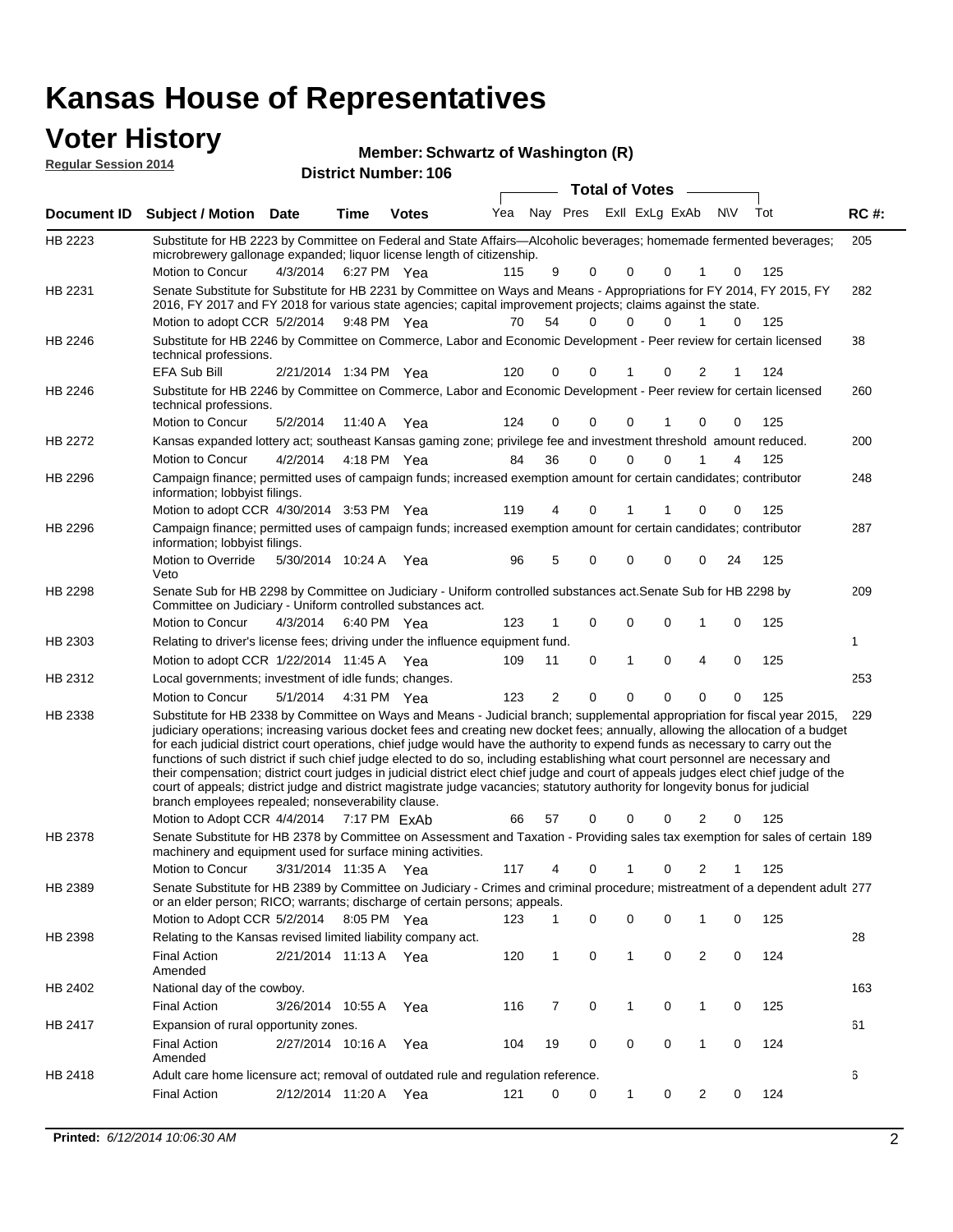### **Voter History**

**Regular Session 2014**

#### **Member: Schwartz of Washington (R)**

|             |                                                                                                                                                                                                                                                                                                                                                      |                       |             | <b>DISTRICT MAILINGL. 100</b> |     |          |          |              | Total of Votes –        |                |                |     |                |
|-------------|------------------------------------------------------------------------------------------------------------------------------------------------------------------------------------------------------------------------------------------------------------------------------------------------------------------------------------------------------|-----------------------|-------------|-------------------------------|-----|----------|----------|--------------|-------------------------|----------------|----------------|-----|----------------|
| Document ID | <b>Subject / Motion</b>                                                                                                                                                                                                                                                                                                                              | Date                  | Time        | <b>Votes</b>                  | Yea |          |          |              | Nay Pres ExII ExLg ExAb |                | <b>NV</b>      | Tot | <b>RC#:</b>    |
| HB 2418     | Kansas department for aging and disability services; adult care homes                                                                                                                                                                                                                                                                                |                       |             |                               |     |          |          |              |                         |                |                |     | 221            |
|             | Motion to Concur                                                                                                                                                                                                                                                                                                                                     | 4/4/2014              | 11:49 A     | Yea                           | 122 | 0        | 0        | 1            | 1                       | 1              | 0              | 125 |                |
| HB 2419     | City annexation; fire district territory; detachment.                                                                                                                                                                                                                                                                                                |                       |             |                               |     |          |          |              |                         |                |                |     | 120            |
|             | <b>Final Action</b>                                                                                                                                                                                                                                                                                                                                  | 3/17/2014 11:19 A     |             | Yea                           | 122 | 0        | 0        | 0            | 0                       | 2              | 1              | 125 |                |
| HB 2419     | City annexation; fire district territory; detachment.                                                                                                                                                                                                                                                                                                |                       |             |                               |     |          |          |              |                         |                |                |     | 196            |
|             | Motion to Concur                                                                                                                                                                                                                                                                                                                                     | 4/2/2014              | 10:32 A     | Yea                           | 122 | 0        | 0        | 0            | 0                       | 2              | $\mathbf{1}$   | 125 |                |
| HB 2420     | School crossing guards.                                                                                                                                                                                                                                                                                                                              |                       |             |                               |     |          |          |              |                         |                |                |     | 5              |
|             | <b>Final Action</b><br>Amended                                                                                                                                                                                                                                                                                                                       | 2/10/2014 11:12 A     |             | Yea                           | 118 | 0        | 0        | 3            | 1                       | $\overline{2}$ | 0              | 124 |                |
| HB 2420     | School crossing guards.                                                                                                                                                                                                                                                                                                                              |                       |             |                               |     |          |          |              |                         |                |                |     | 197            |
|             | Motion to Concur                                                                                                                                                                                                                                                                                                                                     | 4/2/2014              | 10:34 A     | Yea                           | 123 | 0        | 0        | 0            | 0                       | 2              | 0              | 125 |                |
| HB 2422     | Defining watercraft for purposes of taxation.                                                                                                                                                                                                                                                                                                        |                       |             |                               |     |          |          |              |                         |                |                |     | 14             |
|             | <b>Final Action</b><br>Amended                                                                                                                                                                                                                                                                                                                       | 2/14/2014 11:13 A     |             | Yea                           | 118 | 0        | 0        |              | 2<br>0                  | 4              | 0              | 124 |                |
| HB 2424     | Robert G. (Bob) Bethell interchange.                                                                                                                                                                                                                                                                                                                 |                       |             |                               |     |          |          |              |                         |                |                |     | 85             |
|             | EFA Sub Bill                                                                                                                                                                                                                                                                                                                                         | 2/27/2014 4:03 PM Yea |             |                               | 119 | 4        | 0        | 0            | 0                       | 1              | 0              | 124 |                |
| HB 2424     | Substitute for HB 2424 by Committee on Transportation - Designating the Robert G. (Bob) Bethell interchange; the SGT David 190<br>Enzbrenner memorial highway; t the Pack S Clair highway; the ancient Indian traders trail; the Harper county veterans<br>memorial highway; the Bonnie Huy memorial highway; the Bonnie Sharp memorial interchange. |                       |             |                               |     |          |          |              |                         |                |                |     |                |
|             | Motion to Concur                                                                                                                                                                                                                                                                                                                                     | 3/31/2014 11:37 A Yea |             |                               | 117 | 3        | $\Omega$ | 1            | 0                       | 2              | $\overline{2}$ | 125 |                |
| HB 2429     | Making the water conservation program part of and supplemental to the Kansas water appropriation act.                                                                                                                                                                                                                                                |                       |             |                               |     |          |          |              |                         |                |                |     | $\overline{7}$ |
|             | <b>Final Action</b><br>Amended                                                                                                                                                                                                                                                                                                                       | 2/12/2014 11:22 A Yea |             |                               | 121 | $\Omega$ | 0        | 1            | 0                       | 2              | 0              | 124 |                |
| HB 2430     | Promoting employment across Kansas act; benefits.                                                                                                                                                                                                                                                                                                    |                       |             |                               |     |          |          |              |                         |                |                |     | 90             |
|             | <b>EFA Sub Bill</b>                                                                                                                                                                                                                                                                                                                                  | 2/27/2014 4:08 PM Yea |             |                               | 110 | 13       | 0        | 0            | 0                       |                | 0              | 124 |                |
| HB 2430     | Substitute for HB 2430 by Committee on Commerce, Labor and Economic Development - Promoting employment across<br>Kansas act; benefits.                                                                                                                                                                                                               |                       |             |                               |     |          |          |              |                         |                |                |     | 278            |
|             | Motion to adopt CCR 5/2/2014                                                                                                                                                                                                                                                                                                                         |                       | 8:09 PM Yea |                               | 114 | 10       | 0        | 0            | 0                       | 1              | 0              | 125 |                |
| HB 2433     | Relating to the Kansas uniform securities act.                                                                                                                                                                                                                                                                                                       |                       |             |                               |     |          |          |              |                         |                |                |     | 62             |
|             | <b>Final Action</b><br>Amended                                                                                                                                                                                                                                                                                                                       | 2/27/2014 10:17 A Yea |             |                               | 123 | 0        | 0        | $\mathbf 0$  | 0                       | 1              | $\mathbf 0$    | 124 |                |
| HB 2433     | Relating to the Kansas uniform securities act.                                                                                                                                                                                                                                                                                                       |                       |             |                               |     |          |          |              |                         |                |                |     | 243            |
|             | Motion to adopt CCR 4/30/2014 3:27 PM Yea                                                                                                                                                                                                                                                                                                            |                       |             |                               | 123 | $\Omega$ | $\Omega$ | 1            | 1                       | 0              | 0              | 125 |                |
| HB 2436     | Substitute for HB 2436 by Committee on Vision 2020 - Boards of cosmetology and barbering; agreements on inspectors of<br>dual-licensed facilities.                                                                                                                                                                                                   |                       |             |                               |     |          |          |              |                         |                |                |     | 19             |
|             | Final Action Sub Bill 2/19/2014 11:32 A                                                                                                                                                                                                                                                                                                              |                       |             | Yea                           | 122 |          | 0        | 0            | 0                       | 2              | 0              | 124 |                |
| HB 2436     | Substitute for HB 2436 by Committee on Vision 2020 - Boards of cosmetology and barbering; agreements on inspectors of<br>dual-licensed facilities.                                                                                                                                                                                                   |                       |             |                               |     |          |          |              |                         |                |                |     | 206            |
|             | Motion to Concur                                                                                                                                                                                                                                                                                                                                     | 4/3/2014              | 6:30 PM Yea |                               | 117 | 7        | 0        |              | 0<br>0                  | 1              | 0              | 125 |                |
| HB 2440     | Emerging industry investment act; treatment of certain bioscience companies.                                                                                                                                                                                                                                                                         |                       |             |                               |     |          |          |              |                         |                |                |     | 39             |
|             | <b>Emergency Final</b><br>Action                                                                                                                                                                                                                                                                                                                     | 2/21/2014 1:36 PM Yea |             |                               | 116 | 4        | 0        |              | 1<br>$\mathbf 0$        | $\overline{2}$ | $\mathbf{1}$   | 124 |                |
| HB 2442     | Escalating penalties for repeat felony evade and elude cases.                                                                                                                                                                                                                                                                                        |                       |             |                               |     |          |          |              |                         |                |                |     | 107            |
|             | EFA Sub Bill                                                                                                                                                                                                                                                                                                                                         | 2/27/2014 4:32 PM Yea |             |                               | 111 | 12       | 0        | 0            | 0                       | $\mathbf{1}$   | 0              | 124 |                |
| HB 2444     | Spendthrift trusts.                                                                                                                                                                                                                                                                                                                                  |                       |             |                               |     |          |          |              |                         |                |                |     | 36             |
|             | <b>Emergency Final</b><br><b>Action Amend</b>                                                                                                                                                                                                                                                                                                        | 2/21/2014 1:32 PM Yea |             |                               | 120 | 0        | 0        | $\mathbf{1}$ | 0                       | $\overline{c}$ | $\mathbf{1}$   | 124 |                |
| HB 2444     | Spendthrift trusts.                                                                                                                                                                                                                                                                                                                                  |                       |             |                               |     |          |          |              |                         |                |                |     | 198            |
|             | Motion to Concur                                                                                                                                                                                                                                                                                                                                     | 4/2/2014              | 10:37 A Yea |                               | 123 | 0        | 0        | 0            | 0                       | $\overline{2}$ | 0              | 125 |                |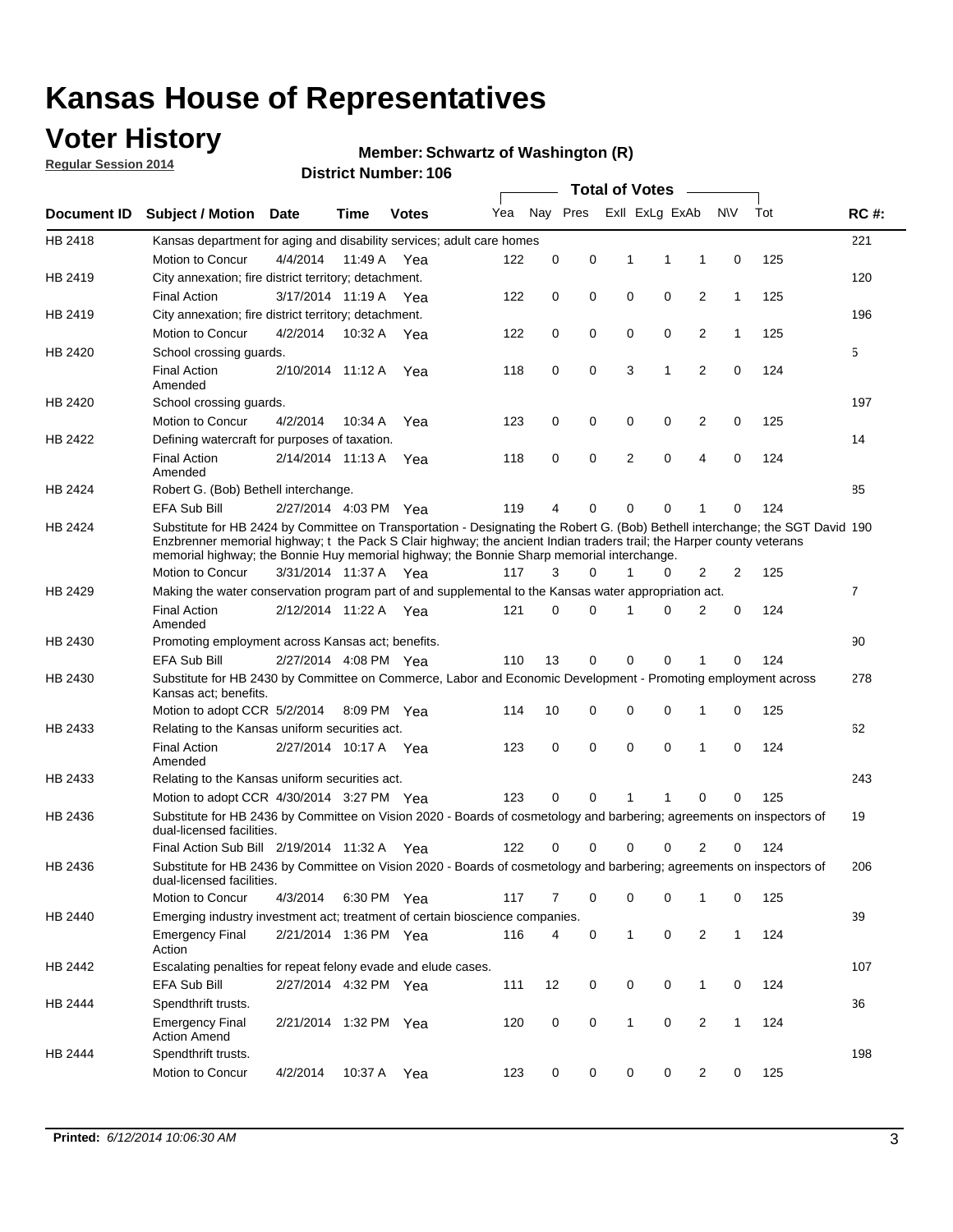### **Voter History Regular Session 2014**

#### **Member: Schwartz of Washington (R)**

|                |                                                                                                                                                                                                                                                                                                                                 |                       |      |              |     |                |          |   | <b>Total of Votes</b> |   |                |             |     |             |
|----------------|---------------------------------------------------------------------------------------------------------------------------------------------------------------------------------------------------------------------------------------------------------------------------------------------------------------------------------|-----------------------|------|--------------|-----|----------------|----------|---|-----------------------|---|----------------|-------------|-----|-------------|
|                | Document ID Subject / Motion Date                                                                                                                                                                                                                                                                                               |                       | Time | <b>Votes</b> | Yea |                | Nay Pres |   | Exll ExLg ExAb        |   |                | <b>NV</b>   | Tot | <b>RC#:</b> |
| HB 2445        | Allowing for criminal discovery materials to be provided to defendant or defendant's counsel.                                                                                                                                                                                                                                   |                       |      |              |     |                |          |   |                       |   |                |             |     | 63          |
|                | <b>Final Action</b><br>Amended                                                                                                                                                                                                                                                                                                  | 2/27/2014 10:19 A Yea |      |              | 123 | 0              |          | 0 | 0                     | 0 | 1              | 0           | 124 |             |
| HB 2446        | District courts; court trustee operations fund. judicial process; concerning sentencing dispositions, probation and postrelease<br>supervision; concerning expungement of driving under the influence and criminal refusal convictions; concerning trials,<br>conduct of jury after case is submitted.                          |                       |      |              |     |                |          |   |                       |   |                |             |     | 8           |
|                | <b>Final Action</b>                                                                                                                                                                                                                                                                                                             | 2/12/2014 11:23 A Yea |      |              | 121 | 0              |          | 0 | 1                     | 0 | 2              | 0           | 124 |             |
| <b>HB 2446</b> | Senate Substitute for HB 2446 by Committee on Judiciary - Courts; allocating moneys from driver's license fees to judicial<br>branch nonjudicial salary adjustment fund; allowing chief justice to authorize expenditures from court trustee operations fund in<br>certain judicial districts; time limits for court decisions. |                       |      |              |     |                |          |   |                       |   |                |             |     | 239         |
|                | Motion to adopt CCR 4/30/2014 3:01 PM Yea                                                                                                                                                                                                                                                                                       |                       |      |              | 121 | 2              | 0        |   | 1                     | 1 | 0              | 0           | 125 |             |
| <b>HB 2447</b> | Real property; trespass and liability.                                                                                                                                                                                                                                                                                          |                       |      |              |     |                |          |   |                       |   |                |             |     | 29          |
|                | <b>Final Action</b><br>Amended                                                                                                                                                                                                                                                                                                  | 2/21/2014 11:14 A Yea |      |              | 119 | 2              |          | 0 | 1                     | 0 | $\overline{2}$ | 0           | 124 |             |
| HB 2447        | Real property; trespass and liability.                                                                                                                                                                                                                                                                                          |                       |      |              |     |                |          |   |                       |   |                |             |     | 202         |
|                | Motion to Adopt CCR 4/3/2014                                                                                                                                                                                                                                                                                                    |                       |      | 6:10 PM Yea  | 122 | $\overline{2}$ | 0        |   | 0                     | 0 | 1              | 0           | 125 |             |
| HB 2448        | Interference with judicial process.                                                                                                                                                                                                                                                                                             |                       |      |              |     |                |          |   |                       |   |                |             |     | 30          |
|                | <b>Final Action</b>                                                                                                                                                                                                                                                                                                             | 2/21/2014 11:16 A Yea |      |              | 121 | 0              |          | 0 | 1                     | 0 | $\overline{2}$ | 0           | 124 |             |
| <b>HB 2448</b> | Senate Substitute for HB 2448 by Committee on Judiciary - Updating provisions relating to the Kansas bureau of<br>investigation's DNA database; amending the crime of interference with                                                                                                                                         |                       |      |              |     |                |          |   |                       |   |                |             |     | 240         |
|                | Motion to adopt CCR 4/30/2014 3:10 PM Yea                                                                                                                                                                                                                                                                                       |                       |      |              | 116 | $\overline{7}$ | 0        |   | 1                     | 1 | 0              | 0           | 125 |             |
| HB 2451        | Electric utilities; creating the electric highway fee.                                                                                                                                                                                                                                                                          |                       |      |              |     |                |          |   |                       |   |                |             |     | 96          |
|                | <b>EFA Sub Bill</b>                                                                                                                                                                                                                                                                                                             | 2/27/2014 4:18 PM Nay |      |              | 64  | 59             | 0        |   | 0                     | 0 |                | 0           | 124 |             |
| HB 2451        | Substitute for HB 2451 by Committee on Transportation - Increasing registration fees for electric vehicles.                                                                                                                                                                                                                     |                       |      |              |     |                |          |   |                       |   |                |             |     | 207         |
|                | Motion to Concur                                                                                                                                                                                                                                                                                                                | 4/3/2014              |      | 6:34 PM Yea  | 94  | 30             | 0        |   | $\Omega$              | 0 |                | $\mathbf 0$ | 125 |             |
| HB 2452        | Substitute for HB 2452 by Committee on Transportation - Distinctive license plates; donate life, disabled veterans, rotary<br>international, Kansas horse council.                                                                                                                                                              |                       |      |              |     |                |          |   |                       |   |                |             |     | 41          |
|                | EFA Sub Bill                                                                                                                                                                                                                                                                                                                    | 2/21/2014 1:39 PM Yea |      |              | 120 | 0              |          | 0 |                       | 0 | 2              |             | 124 |             |
| HB 2452        | Substitute for HB 2452 by Committee on Transportation - Distinctive license plates; donate life, disabled veterans, rotary<br>international, Kansas horse council, motorcycles.                                                                                                                                                 |                       |      |              |     |                |          |   |                       |   |                |             |     | 208         |
|                | Motion to Concur                                                                                                                                                                                                                                                                                                                | 4/3/2014              |      | 6:37 PM Yea  | 123 | 1              | 0        |   | $\mathbf 0$           | 0 | 1              | 0           | 125 |             |
| HB 2453        | Protecting religious freedom regarding marriage.                                                                                                                                                                                                                                                                                |                       |      |              |     |                |          |   |                       |   |                |             |     | 9           |
|                | <b>Final Action</b><br>Amended                                                                                                                                                                                                                                                                                                  | 2/12/2014 11:28 A Yea |      |              | 72  | 49             | 0        |   | 1                     | 0 | $\overline{2}$ | $\Omega$    | 124 |             |
| HB 2455        | Property tax exemption for certain utility systems located on military installation.                                                                                                                                                                                                                                            |                       |      |              |     |                |          |   |                       |   |                |             |     | 108         |
|                | <b>Emergency Final</b><br><b>Action Amend</b>                                                                                                                                                                                                                                                                                   | 3/6/2014              |      | 11:23 A ExLg | 119 | 1              | 0        |   | 2                     | 1 | $\overline{2}$ | 0           | 125 |             |
| HB 2456        | Property taxation; defining commercial and industrial machinery and equipment; motor vehicles, members of military service<br>and active guard and reservists.                                                                                                                                                                  |                       |      |              |     |                |          |   |                       |   |                |             |     | 49          |
|                | <b>Final Action</b><br>Amended                                                                                                                                                                                                                                                                                                  | 2/26/2014 11:32 A Yea |      |              | 100 | 23             |          | 0 | 0                     | 0 | 1              | 0           | 124 |             |
| HB 2463        | Creating civil liability for acts of terrorism; forfeiture of property related to violations of certain criminal acts.                                                                                                                                                                                                          |                       |      |              |     |                |          |   |                       |   |                |             |     | 50          |
|                | <b>Final Action</b><br>Amended                                                                                                                                                                                                                                                                                                  | 2/26/2014 11:33 A Yea |      |              | 123 | 0              |          | 0 | 0                     | 0 | 1              | 0           | 124 |             |
| HB 2463        | Creating civil liability for acts of terrorism; forfeiture of property related to violations of certain criminal acts.                                                                                                                                                                                                          |                       |      |              |     |                |          |   |                       |   |                |             |     | 194         |
|                | Motion to Concur                                                                                                                                                                                                                                                                                                                | 4/1/2014              |      | 10:46 A Yea  | 123 | 0              |          | 0 | 1                     | 0 | 1              | 0           | 125 |             |
| HB 2464        | Allowing banks, trust companies and savings and loans to claim the expensing deduction for privilege tax filers under the<br>Kansas income tax act.                                                                                                                                                                             |                       |      |              |     |                |          |   |                       |   |                |             |     | 15          |
|                | <b>Final Action</b><br>Amended                                                                                                                                                                                                                                                                                                  | 2/14/2014 11:14 A Yea |      |              | 118 | 0              |          | 0 | 2                     | 0 | 4              | 0           | 124 |             |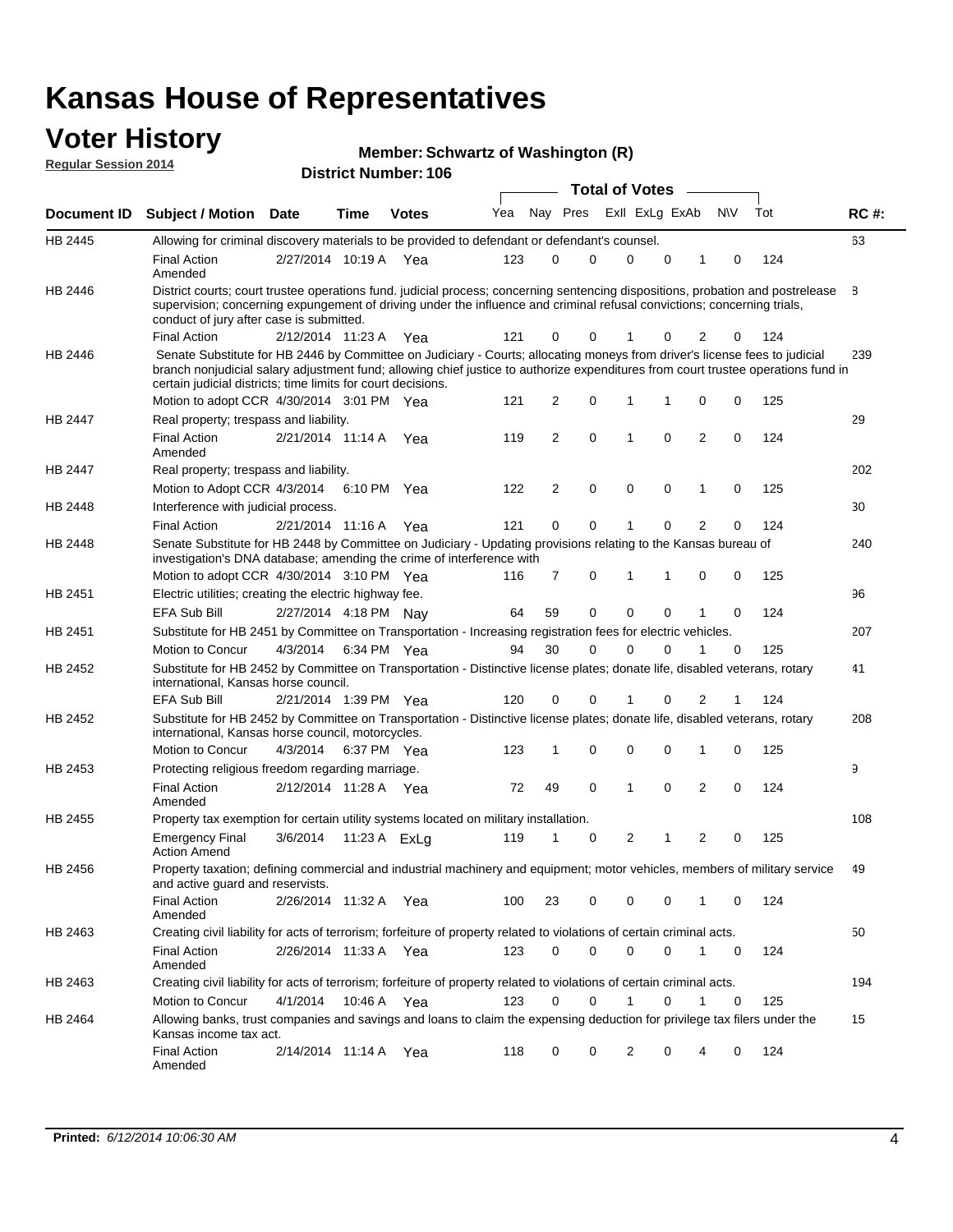### **Voter History**

**Regular Session 2014**

#### **Member: Schwartz of Washington (R)**

|         |                                                                                                                                                                             |                       |             |              |     |              |   | <b>Total of Votes</b> |             |                |             |     |             |
|---------|-----------------------------------------------------------------------------------------------------------------------------------------------------------------------------|-----------------------|-------------|--------------|-----|--------------|---|-----------------------|-------------|----------------|-------------|-----|-------------|
|         | Document ID Subject / Motion Date                                                                                                                                           |                       | Time        | <b>Votes</b> | Yea | Nay Pres     |   | Exll ExLg ExAb        |             |                | <b>NV</b>   | Tot | <b>RC#:</b> |
| HB 2466 | Relating to administrative procedure; judicial review.                                                                                                                      |                       |             |              |     |              |   |                       |             |                |             |     | 37          |
|         | <b>Emergency Final</b><br><b>Action Amend</b>                                                                                                                               | 2/21/2014 1:33 PM Yea |             |              | 118 | 2            | 0 | 1                     | $\mathbf 0$ | 2              | 1           | 124 |             |
| HB 2470 | Purchasing authority for certain insurance by the state board of regents for state educational institutions.                                                                |                       |             |              |     |              |   |                       |             |                |             |     | 16          |
|         | <b>Final Action</b>                                                                                                                                                         | 2/17/2014 11:20 A Yea |             |              | 120 | 0            | 0 | 3                     | 0           | 1              | 0           | 124 |             |
| HB 2475 | Personal financial literacy program as a requirement for high school graduation.                                                                                            |                       |             |              |     |              |   |                       |             |                |             |     | 126         |
|         | <b>Final Action</b><br>Amended                                                                                                                                              | 3/19/2014 11:22 A Yea |             |              | 110 | 12           | 0 | 0                     | 1           | 2              | 0           | 125 |             |
| HB 2478 | Venue for crimes committed with an electronic device.                                                                                                                       |                       |             |              |     |              |   |                       |             |                |             |     | 51          |
|         | <b>Final Action</b>                                                                                                                                                         | 2/26/2014 11:34 A     |             | Yea          | 123 | 0            | 0 | 0                     | $\mathbf 0$ | 1              | $\mathbf 0$ | 124 |             |
| HB 2479 | Removing 2015 sunset provision from law requiring ignition interlock device after first test failure or alcohol or drug-related<br>conviction.                              |                       |             |              |     |              |   |                       |             |                |             |     | 115         |
|         | <b>Final Action</b><br>Amended                                                                                                                                              | 3/14/2014 11:14 A     |             | Yea          | 117 | 0            | 0 | 2                     | 1           | 4              | 1           | 125 |             |
| HB 2479 | Removing 2015 sunset provision from law requiring ignition interlock device after first test failure or alcohol or drug-related<br>conviction.                              |                       |             |              |     |              |   |                       |             |                |             |     | 210         |
|         | Motion to Concur                                                                                                                                                            | 4/3/2014              |             | 6:47 PM Yea  | 122 | 2            | 0 | 0                     | 0           | 1              | 0           | 125 |             |
| HB 2480 | Repealing the review of TeleKansas I.                                                                                                                                       |                       |             |              |     |              |   |                       |             |                |             |     | 64          |
|         | <b>Final Action</b><br>Amended                                                                                                                                              | 2/27/2014 10:20 A     |             | Yea          | 123 | 0            | 0 | 0                     | 0           | 1              | 0           | 124 |             |
| HB 2480 | Repealing the review of TeleKansas I.                                                                                                                                       |                       |             |              |     |              |   |                       |             |                |             |     | 250         |
|         | Motion to Concur                                                                                                                                                            | 5/1/2014              | 1:54 PM Yea |              | 123 | $\mathbf 1$  | 0 | 0                     | 0           | 0              | 1           | 125 |             |
| HB 2482 | Authority of state corporation commission to intervene in court proceedings.                                                                                                |                       |             |              |     |              |   |                       |             |                |             |     | 65          |
|         | <b>Final Action</b><br>Amended                                                                                                                                              | 2/27/2014 10:21 A     |             | Yea          | 121 | 2            | 0 | $\mathbf 0$           | 0           | 1              | $\mathbf 0$ | 124 |             |
| HB 2482 | Senate Substitute for HB 2482 by Committee on Utilities - Creating the energy efficiency investment act.                                                                    |                       |             |              |     |              |   |                       |             |                |             |     | 211         |
|         | Motion to Concur                                                                                                                                                            | 4/3/2014 7:02 PM Yea  |             |              | 99  | 25           | 0 | 0                     | 0           | 1              | 0           | 125 |             |
| HB 2487 | Construction of electric transmission lines and certificates of public convenience and necessity.                                                                           |                       |             |              |     |              |   |                       |             |                |             |     | 66          |
|         | <b>Final Action</b><br>Amended                                                                                                                                              | 2/27/2014 10:22 A Yea |             |              | 113 | 10           | 0 | 0                     | 0           | 1              | 0           | 124 |             |
| HB 2487 | Relating to the powers and duties of the state corporation commission; construction of electric transmission lines and<br>certificates of public convenience and necessity. |                       |             |              |     |              |   |                       |             |                |             |     | 254         |
|         | Sub motion to concur 5/1/2014                                                                                                                                               |                       |             | 4:36 PM Yea  | 117 | 8            | 0 | 0                     | 0           | 0              | 0           | 125 |             |
| HB 2488 | Kansas electric transmission authority and the purpose and composition of the authority.                                                                                    |                       |             |              |     |              |   |                       |             |                |             |     | 10          |
|         | <b>Final Action</b><br>Amended                                                                                                                                              | 2/12/2014 11:30 A Yea |             |              | 108 | 13           | 0 | 1                     | 0           | 2              | 0           | 124 |             |
| HB 2488 | Kansas electric transmission authority and the purpose and composition of the authority.                                                                                    |                       |             |              |     |              |   |                       |             |                |             |     | 158         |
|         | <b>Motion to Concur</b>                                                                                                                                                     | 3/25/2014 10:43 A     |             | Yea          | 107 | 15           | 0 | 1                     | 0           | 2              | 0           | 125 |             |
| HB 2489 | Legislative review of exceptions to disclosure of public records.                                                                                                           |                       |             |              |     |              |   |                       |             |                |             |     | 67          |
|         | <b>Final Action</b><br>Amended                                                                                                                                              | 2/27/2014 10:23 A Yea |             |              | 122 | $\mathbf{1}$ | 0 | 0                     | $\mathbf 0$ | 1              | 0           | 124 |             |
| HB 2490 | Criminal procedure; conduct of jury after case is submitted.                                                                                                                |                       |             |              |     |              |   |                       |             |                |             |     | 31          |
|         | <b>Final Action</b><br>Amended                                                                                                                                              | 2/21/2014 11:17 A Yea |             |              | 121 | 0            | 0 | 1                     | 0           | 2              | 0           | 124 |             |
| HB 2490 | Capital murder; attempt; murder in the first degree; sentencing.                                                                                                            |                       |             |              |     |              |   |                       |             |                |             |     | 241         |
|         | Motion to adopt CCR 4/30/2014 3:16 PM Yea                                                                                                                                   |                       |             |              | 123 | 0            | 0 | 1                     | 1           | 0              | 0           | 125 |             |
| HB 2491 | Kansas tort claims act; attorney may appear in small claims action.                                                                                                         |                       |             |              |     |              |   |                       |             |                |             |     | 20          |
|         | <b>Final Action</b><br>Amended                                                                                                                                              | 2/19/2014 11:34 A Yea |             |              | 120 | 2            | 0 | 0                     | 0           | $\overline{2}$ | 0           | 124 |             |
| HB 2491 | Kansas tort claims act; attorney may appear in small claims action.                                                                                                         |                       |             |              |     |              |   |                       |             |                |             |     | 199         |
|         | Motion to Concur                                                                                                                                                            | 4/2/2014              |             | 10:40 A Yea  | 121 | 2            | 0 | 0                     | 0           | $\overline{2}$ | 0           | 125 |             |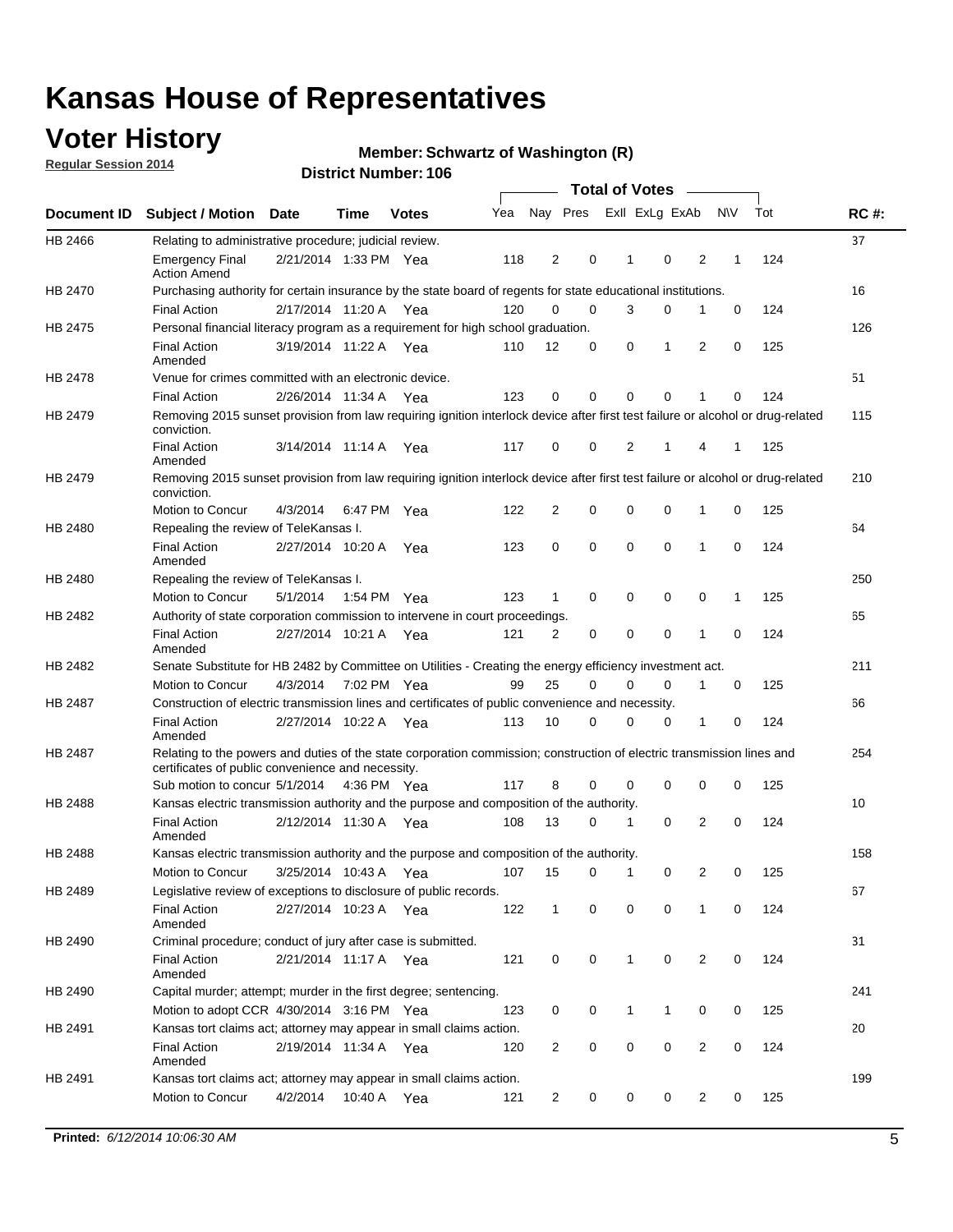### **Voter History**

**Regular Session 2014**

#### **Member: Schwartz of Washington (R)**

|         |                                                                                                                                                                                                                                                        |                       |              |              |     |             |             | <b>Total of Votes</b> |             |              |              |     |             |
|---------|--------------------------------------------------------------------------------------------------------------------------------------------------------------------------------------------------------------------------------------------------------|-----------------------|--------------|--------------|-----|-------------|-------------|-----------------------|-------------|--------------|--------------|-----|-------------|
|         | Document ID Subject / Motion Date                                                                                                                                                                                                                      |                       | Time         | <b>Votes</b> | Yea | Nay Pres    |             | Exll ExLg ExAb        |             |              | <b>NV</b>    | Tot | <b>RC#:</b> |
| HB 2493 | Relating to surety regulation, appearance bonds and unlawful sexual relations.                                                                                                                                                                         |                       |              |              |     |             |             |                       |             |              |              |     | 23          |
|         | <b>Final Action</b><br>Amended                                                                                                                                                                                                                         | 2/20/2014 11:14 A Yea |              |              | 113 | 10          | 0           | 0                     | $\mathbf 0$ | $\mathbf 0$  | 1            | 124 |             |
| HB 2495 | Concerning sentencing dispositions, probation and postrelease supervision.                                                                                                                                                                             |                       |              |              |     |             |             |                       |             |              |              |     | 24          |
|         | Final Action<br>Amended                                                                                                                                                                                                                                | 2/20/2014 11:17 A     |              | Nav          | 122 | 1           | 0           | 0                     | $\mathbf 0$ | 0            |              | 124 |             |
| HB 2501 | Human trafficking and related crimes; penalties for buying sexual relations; records and reporting by courts; staff secure facility 25<br>requirements.                                                                                                |                       |              |              |     |             |             |                       |             |              |              |     |             |
|         | <b>Final Action</b><br>Amended                                                                                                                                                                                                                         | 2/20/2014 11:18 A Yea |              |              | 123 | $\Omega$    | 0           | $\Omega$              | $\mathbf 0$ | $\Omega$     | 1            | 124 |             |
| HB 2502 | Allowing victim notification on status change of person confined.                                                                                                                                                                                      |                       |              |              |     |             |             |                       |             |              |              |     | 26          |
|         | Final Action                                                                                                                                                                                                                                           | 2/20/2014 11:20 A Yea |              |              | 123 | $\Omega$    | 0           | 0                     | 0           | $\Omega$     |              | 124 |             |
| HB 2503 | Substitute for HB 2503 by Committee on Federal and State Affairs -- Carrying of concealed handguns by law enforcement<br>officers.                                                                                                                     |                       |              |              |     |             |             |                       |             |              |              |     | 230         |
|         | Final Action Sub Bill 4/5/2014                                                                                                                                                                                                                         |                       |              | 10:22 A ExAb | 119 | 1           | 0           | $\Omega$              | $\Omega$    | 4            |              | 125 |             |
| HB 2504 | Repealing outdated provisions relating to the purchase of certain real estate by the department of corrections.                                                                                                                                        |                       |              |              |     |             |             |                       |             |              |              |     | 18          |
|         | <b>Final Action</b>                                                                                                                                                                                                                                    | 2/19/2014 11:31 A Yea |              |              | 122 | $\Omega$    | $\Omega$    | 0                     | $\Omega$    | 2            | 0            | 124 |             |
| HB 2506 | Repealing K.S.A. 72-60b03, the effective date of the midwestern higher education compact act.                                                                                                                                                          |                       |              |              |     |             |             |                       |             |              |              |     | 52          |
|         | <b>Final Action</b>                                                                                                                                                                                                                                    | 2/26/2014 11:35 A Yea |              |              | 122 | 1           | $\Omega$    | $\Omega$              | $\Omega$    | 1            | 0            | 124 |             |
| HB 2506 | Senate Substitute for HB 2506 by Committee on Ways and Means - Education; appropriations for FY 2014 and FY 2015 for<br>various state agencies; amendments concerning postsecondary education; amendments to provisions relating to school<br>finance. |                       |              |              |     |             |             |                       |             |              |              |     | 238         |
|         | Motion to Adopt CCR 4/6/2014                                                                                                                                                                                                                           |                       | 9:45 PM FxAb |              | 63  | 57          | 0           | $\mathbf 0$           | 0           | 4            | 1            | 125 |             |
| HB 2509 | Emergency medical services amendments.                                                                                                                                                                                                                 |                       |              |              |     |             |             |                       |             |              |              |     | 101         |
|         | Emergency Final<br><b>Action Amend</b>                                                                                                                                                                                                                 | 2/27/2014 4:24 PM Yea |              |              | 123 | $\mathbf 0$ | $\mathbf 0$ | $\mathbf 0$           | $\mathbf 0$ | 1            | 0            | 124 |             |
| HB 2510 | Pharmacists and pharmacies; pharmacy technicians; registration and grounds for denial of registration.                                                                                                                                                 |                       |              |              |     |             |             |                       |             |              |              |     | 84          |
|         | <b>Emergency Final</b><br>Action                                                                                                                                                                                                                       | 2/27/2014 4:01 PM Nay |              |              | 71  | 52          | 0           | $\Omega$              | $\Omega$    | 1            | $\Omega$     | 124 |             |
| HB 2511 | Liability for property tax on personal property; sale or abandonment of personal property.                                                                                                                                                             |                       |              |              |     |             |             |                       |             |              |              |     | 27          |
|         | <b>Final Action</b>                                                                                                                                                                                                                                    | 2/20/2014 11:21 A Yea |              |              | 123 | $\Omega$    | $\Omega$    | $\Omega$              | $\mathbf 0$ | 1            | 0            | 124 |             |
| HB 2514 | Exemption for Federal Home Loan Bank in certain insolvency proceedings involving insurance companies.                                                                                                                                                  |                       |              |              |     |             |             |                       |             |              |              |     | 2           |
|         | <b>Final Action</b>                                                                                                                                                                                                                                    | 2/10/2014 11:08 A Yea |              |              | 118 | $\Omega$    | 0           | 3                     | 1           | 2            | $\mathbf 0$  | 124 |             |
| HB 2515 | Insurance; confidentiality of work papers from analysis of analysis of financial regulation or market regulation of insurance<br>company or affiliates.                                                                                                |                       |              |              |     |             |             |                       |             |              |              |     | 82          |
|         | <b>Emergency Final</b><br>Action                                                                                                                                                                                                                       | 2/27/2014 3:58 PM Yea |              |              | 123 | 0           | 0           | $\mathbf 0$           | 0           | 1            | 0            | 124 |             |
| HB 2515 | Updating statutory references and making corresponding changes due to Executive Reorganization Order No. 41.                                                                                                                                           |                       |              |              |     |             |             |                       |             |              |              |     | 269         |
|         | Motion to Adopt CCR 5/2/2014 3:31 PM Yea                                                                                                                                                                                                               |                       |              |              | 118 | 4           | 0           | 0                     | 1           | $\mathbf{1}$ | $\mathbf{1}$ | 125 |             |
| HB 2516 | Amendments relating to health care provider liability insurance and to companies organized to provide such insurance.                                                                                                                                  |                       |              |              |     |             |             |                       |             |              |              |     | 3           |
|         | <b>Final Action</b><br>Amended                                                                                                                                                                                                                         | 2/10/2014 11:10 A Yea |              |              | 118 | 0           | 0           | 3                     | 1           | 2            | 0            | 124 |             |
| HB 2516 | Amendments relating to health care provider liability insurance and to companies organized to provide such insurance.                                                                                                                                  |                       |              |              |     |             |             |                       |             |              |              |     | 191         |
|         | Motion to Concur                                                                                                                                                                                                                                       | 3/31/2014 11:40 A Yea |              |              | 121 | 0           | 0           | 1                     | 0           | 2            | 1            | 125 |             |
| HB 2518 | Relating to ballot language statements.                                                                                                                                                                                                                |                       |              |              |     |             |             |                       |             |              |              |     | 40          |
|         | Emergency Final<br><b>Action Amend</b>                                                                                                                                                                                                                 | 2/21/2014 1:37 PM Yea |              |              | 116 | 4           | 0           | 1                     | 0           | 2            | 1            | 124 |             |
| HB 2525 | Kansas money transmitter act concerning change of controlling interest and notification.                                                                                                                                                               |                       |              |              |     |             |             |                       |             |              |              |     | 32          |
|         | <b>Final Action</b>                                                                                                                                                                                                                                    | 2/21/2014 11:18 A Yea |              |              | 105 | 16          | 0           | 1                     | 0           | 2            | 0            | 124 |             |
| HB 2525 | Kansas money transmitter act concerning change of controlling interest and notification.                                                                                                                                                               |                       |              |              |     |             |             |                       |             |              |              |     | 252         |
|         | Motion to Concur                                                                                                                                                                                                                                       | 5/1/2014              |              | 1:59 PM Yea  | 112 | 13          | 0           | 0                     | 0           | 0            | 0            | 125 |             |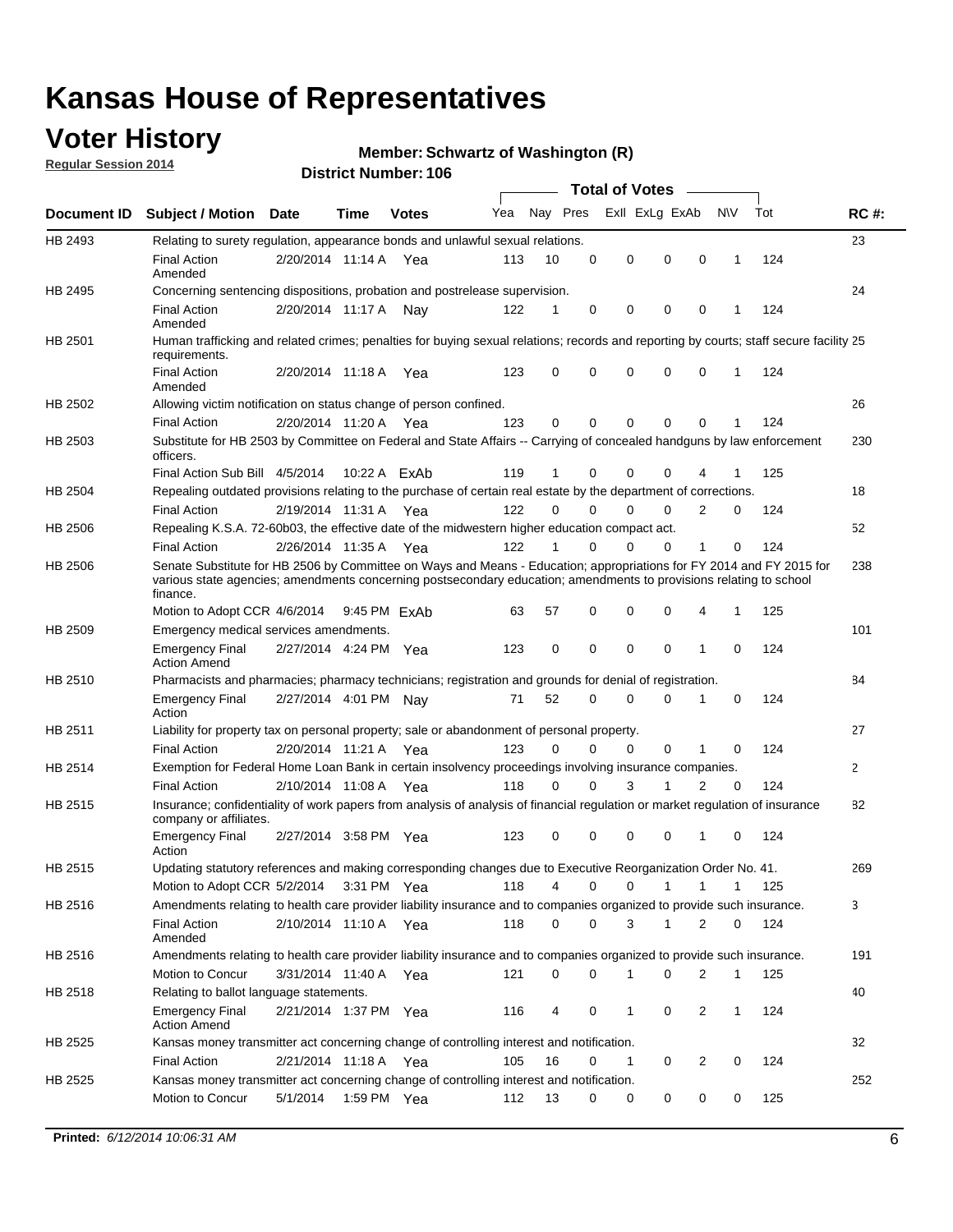### **Voter History Regular Session 2014**

**Member: Schwartz of Washington (R)** 

|                |                                                                                                                                                                                                                                                                                                                                           |                       |      | DISTICT MAILDEL TOO |     |    |          | <b>Total of Votes</b> |              |                |                |             |     |             |
|----------------|-------------------------------------------------------------------------------------------------------------------------------------------------------------------------------------------------------------------------------------------------------------------------------------------------------------------------------------------|-----------------------|------|---------------------|-----|----|----------|-----------------------|--------------|----------------|----------------|-------------|-----|-------------|
| Document ID    | <b>Subject / Motion</b>                                                                                                                                                                                                                                                                                                                   | <b>Date</b>           | Time | <b>Votes</b>        | Yea |    | Nay Pres |                       |              | Exll ExLg ExAb | <b>NV</b>      |             | Tot | <b>RC#:</b> |
| HB 2533        | Changing interest credit amounts, member distributions upon termination or death and retirement annuities under the KPERS 42<br>Act of 2015.                                                                                                                                                                                              |                       |      |                     |     |    |          |                       |              |                |                |             |     |             |
|                | <b>Emergency Final</b><br><b>Action Amend</b>                                                                                                                                                                                                                                                                                             | 2/21/2014 1:40 PM Yea |      |                     | 94  | 26 | 0        |                       | 1            | 0              | 2              | 1           | 124 |             |
| HB 2537        | Eliminating font size and type requirement for disclosure statements contained in insurance contracts and explanatory<br>materials printed in any language other than English.                                                                                                                                                            |                       |      |                     |     |    |          |                       |              |                |                |             |     | 81          |
|                | <b>Emergency Final</b><br>Action                                                                                                                                                                                                                                                                                                          | 2/27/2014 3:56 PM Yea |      |                     | 119 | 4  | 0        |                       | $\mathbf 0$  | 0              | 1              | 0           | 124 |             |
| HB 2537        | Insurance; eliminating font and type requirements for certain non-English insurance documents; confidentiality of certain<br>documents; continuation of health insurance for spouse and children of certain emergency personnel and employees of the<br>department of corrections; purchase of certain insurance by the state fair board. |                       |      |                     |     |    |          |                       |              |                |                |             |     | 249         |
|                | Motion to adopt CCR 4/30/2014 3:58 PM Yea                                                                                                                                                                                                                                                                                                 |                       |      |                     | 122 | 0  | 0        |                       | 1            | $\mathbf 1$    | 0              | 1           | 125 |             |
| HB 2538        | Giving landowner right of first refusal for antlers of deer illegally shot on landowner's property.                                                                                                                                                                                                                                       |                       |      |                     |     |    |          |                       |              |                |                |             |     | 102         |
|                | <b>Emergency Final</b><br><b>Action Amend</b>                                                                                                                                                                                                                                                                                             | 2/27/2014 4:26 PM Yea |      |                     | 106 | 17 | 0        |                       | 0            | 0              | 1              | 0           | 124 |             |
| HB 2541        | Substitute for HB2541 by Committee on Local Government—plastic bottles and containers; labeling; solid waste landfill<br>restrictions.                                                                                                                                                                                                    |                       |      |                     |     |    |          |                       |              |                |                |             |     | 121         |
|                | Final Action Sub Bill 3/17/2014 11:21 A                                                                                                                                                                                                                                                                                                   |                       |      | Nav                 | 102 | 21 | 0        |                       | $\mathbf 0$  | 0              | 2              | 0           | 125 |             |
| HB 2542        | Property tax exemption for amateur-built aircraft.                                                                                                                                                                                                                                                                                        |                       |      |                     |     |    |          |                       |              |                |                |             |     | 112         |
|                | <b>Final Action</b><br>Amended                                                                                                                                                                                                                                                                                                            | 3/13/2014 11:22 A Yea |      |                     | 116 | 4  | 0        |                       | $\mathbf{1}$ | 1              | $\overline{2}$ | 1           | 125 |             |
| HB 2544        | Authorizing postsecondary educational institutions to enter into the state authorization reciprocity agreement to provide<br>distance education.                                                                                                                                                                                          |                       |      |                     |     |    |          |                       |              |                |                |             |     | 17          |
|                | <b>Final Action</b>                                                                                                                                                                                                                                                                                                                       | 2/17/2014 11:21 A Yea |      |                     | 120 | 0  | 0        |                       | 3            | $\Omega$       | 1              | 0           | 124 |             |
| HB 2545        | Extending sunset date on certain agriculture fees from July 1, 2015, to July 1, 2019.                                                                                                                                                                                                                                                     |                       |      |                     |     |    |          |                       |              |                |                |             |     | 68          |
|                | <b>Final Action</b><br>Amended                                                                                                                                                                                                                                                                                                            | 2/27/2014 10:25 A Yea |      |                     | 99  | 24 | 0        |                       | 0            | $\Omega$       | 1              | $\Omega$    | 124 |             |
| <b>HB 2547</b> | Changing the map copy requirement in mining permit application.                                                                                                                                                                                                                                                                           |                       |      |                     |     |    |          |                       |              |                |                |             |     | 53          |
|                | <b>Final Action</b>                                                                                                                                                                                                                                                                                                                       | 2/26/2014 11:36 A     |      | Yea                 | 123 | 0  | 0        |                       | 0            | 0              | 1              | 0           | 124 |             |
| HB 2548        | Creating the water program management fund and transferring the air quality fee fund.                                                                                                                                                                                                                                                     |                       |      |                     |     |    |          |                       |              |                |                |             |     | 46          |
|                | <b>Emergency Final</b><br>Action                                                                                                                                                                                                                                                                                                          | 2/21/2014 1:46 PM Yea |      |                     | 119 | 1  | 0        |                       | 1            | $\mathbf 0$    | 2              | 1           | 124 |             |
| HB 2549        | Allowing burial of hazardous waste on-site.                                                                                                                                                                                                                                                                                               |                       |      |                     |     |    |          |                       |              |                |                |             |     | 54          |
|                | <b>Final Action</b>                                                                                                                                                                                                                                                                                                                       | 2/26/2014 11:38 A     |      | Yea                 | 123 | 0  | 0        |                       | $\mathbf 0$  | 0              | 1              | 0           | 124 |             |
| HB 2550        | Repeal of the atmospheric mercury deposition monitoring network.                                                                                                                                                                                                                                                                          |                       |      |                     |     |    |          |                       |              |                |                |             |     | 33          |
|                | <b>Final Action</b>                                                                                                                                                                                                                                                                                                                       | 2/21/2014 11:20 A Yea |      |                     | 92  | 29 | 0        |                       | 1            | 0              | 2              | 0           | 124 |             |
| HB 2551        | Repealing regulation of PCB disposal facilities.                                                                                                                                                                                                                                                                                          |                       |      |                     |     |    |          |                       |              |                |                |             |     | 47          |
|                | <b>Emergency Final</b><br><b>Action Amend</b>                                                                                                                                                                                                                                                                                             | 2/21/2014 1:47 PM Yea |      |                     | 100 | 20 | 0        |                       | 1            | 0              | 2              | 1           | 124 |             |
| HB 2551        | Repealing the regulation of PCB disposal facilities; making changes to the atmospheric mercury deposition monitoring network 271<br>and the disposal of plastic bottles, containers and solid waste.                                                                                                                                      |                       |      |                     |     |    |          |                       |              |                |                |             |     |             |
|                | Motion to Adopt CCR 5/2/2014 3:45 PM Yea                                                                                                                                                                                                                                                                                                  |                       |      |                     | 105 | 17 | 0        |                       | 0            | 1              | 1              | $\mathbf 1$ | 125 |             |
| HB 2552        | Managed care organizations, prompt payment.                                                                                                                                                                                                                                                                                               |                       |      |                     |     |    |          |                       |              |                |                |             |     | 69          |
|                | <b>Final Action</b><br>Amended                                                                                                                                                                                                                                                                                                            | 2/27/2014 10:26 A Yea |      |                     | 123 | 0  | 0        |                       | 0            | 0              | 1              | 0           | 124 |             |
| HB 2552        | Kansas medical assistance program; managed care organizations; consent for expansion of certain medicaid services.                                                                                                                                                                                                                        |                       |      |                     |     |    |          |                       |              |                |                |             |     | 225         |
|                | Motion to Concur                                                                                                                                                                                                                                                                                                                          | 4/4/2014              |      | 6:13 PM ExAb        | 68  | 54 | 0        |                       | $\Omega$     | 1              | $\overline{2}$ | 0           | 125 |             |
| HB 2553        | Health care compact.                                                                                                                                                                                                                                                                                                                      |                       |      |                     |     |    |          |                       |              |                |                |             |     | 141         |
|                | <b>Final Action</b>                                                                                                                                                                                                                                                                                                                       | 3/24/2014 10:15 A     |      | Nav                 | 74  | 48 | 0        |                       | 0            | 0              | 3              | 0           | 125 |             |
| HB 2555        | Release of information in support of arrest warrants and search warrants.                                                                                                                                                                                                                                                                 |                       |      |                     |     |    |          |                       |              |                |                |             |     | 86          |
|                | <b>Emergency Final</b><br><b>Action Amend</b>                                                                                                                                                                                                                                                                                             | 2/27/2014 4:04 PM Yea |      |                     | 113 | 10 | 0        |                       | 0            | 0              | $\mathbf{1}$   | 0           | 124 |             |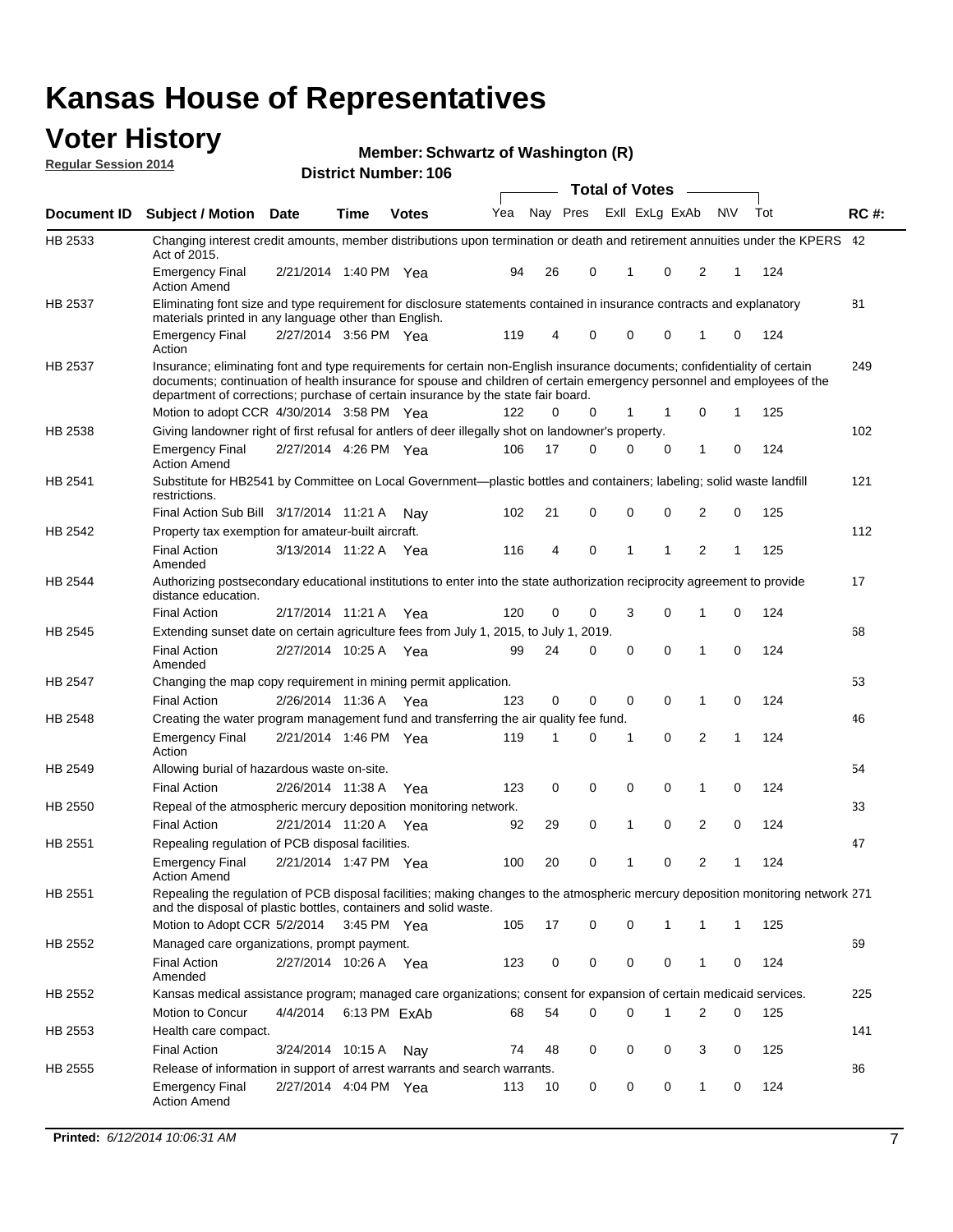### **Voter History**

**Regular Session 2014**

#### **Member: Schwartz of Washington (R)**

|         |                                                                                                                                                                                                                                                                                                                                                           |                       |             | <b>DISTRICT MAILINGL. 100</b> |     |                |   |             | <b>Total of Votes</b>   | $\sim$         |             |     |             |
|---------|-----------------------------------------------------------------------------------------------------------------------------------------------------------------------------------------------------------------------------------------------------------------------------------------------------------------------------------------------------------|-----------------------|-------------|-------------------------------|-----|----------------|---|-------------|-------------------------|----------------|-------------|-----|-------------|
|         | Document ID Subject / Motion                                                                                                                                                                                                                                                                                                                              | Date                  | <b>Time</b> | <b>Votes</b>                  | Yea |                |   |             | Nay Pres ExII ExLg ExAb |                | <b>NV</b>   | Tot | <b>RC#:</b> |
| HB 2557 | Changing penalties for certain taxpayers who file incorrect returns under Kansas income tax act.                                                                                                                                                                                                                                                          |                       |             |                               |     |                |   |             |                         |                |             |     | 21          |
|         | <b>Final Action</b><br>Amended                                                                                                                                                                                                                                                                                                                            | 2/19/2014 11:35 A Yea |             |                               | 122 | 0              | 0 | 0           | 0                       | 2              | $\mathbf 0$ | 124 |             |
| HB 2561 | Licensure of pharmacists and registration of pharmacy interns by board of pharmacy.                                                                                                                                                                                                                                                                       |                       |             |                               |     |                |   |             |                         |                |             |     | 55          |
|         | <b>Final Action</b>                                                                                                                                                                                                                                                                                                                                       | 2/26/2014 11:39 A     |             | Yea                           | 105 | 18             | 0 | 0           | 0                       | 1              | 0           | 124 |             |
| HB 2564 | Requiring 60-day wait before re-employment for retirement benefit eligibility.                                                                                                                                                                                                                                                                            |                       |             |                               |     |                |   |             |                         |                |             |     | 43          |
|         | <b>Emergency Final</b><br>Action                                                                                                                                                                                                                                                                                                                          | 2/21/2014 1:41 PM Yea |             |                               | 120 | 0              | 0 | 1           | 0                       | $\overline{2}$ | 1           | 124 |             |
| HB 2566 | Requiring court fee for forensic audio and video examination services.                                                                                                                                                                                                                                                                                    |                       |             |                               |     |                |   |             |                         |                |             |     | 93          |
|         | <b>Emergency Final</b><br>Action                                                                                                                                                                                                                                                                                                                          | 2/27/2014 4:12 PM Yea |             |                               | 123 | 0              | 0 | 0           | 0                       | 1              | 0           | 124 |             |
| HB 2568 | Domestic relations; Kansas family law code; child support guidelines.                                                                                                                                                                                                                                                                                     |                       |             |                               |     |                |   |             |                         |                |             |     | 70          |
|         | <b>Final Action</b><br>Amended                                                                                                                                                                                                                                                                                                                            | 2/27/2014 10:27 A Yea |             |                               | 123 | 0              | 0 | 0           | 0                       | 1              | 0           | 124 |             |
| HB 2568 | Domestic relations; Kansas family law code; child support guidelines.                                                                                                                                                                                                                                                                                     |                       |             |                               |     |                |   |             |                         |                |             |     | 268         |
|         | Motion to adopt CCR 5/2/2014                                                                                                                                                                                                                                                                                                                              |                       | 3:28 PM Yea |                               | 123 | 0              | 0 | 0           | 1                       | 1              | 0           | 125 |             |
| HB 2576 | Employment security law; creation of "new employer rate."                                                                                                                                                                                                                                                                                                 |                       |             |                               |     |                |   |             |                         |                |             |     | 71          |
|         | <b>Final Action</b><br>Amended                                                                                                                                                                                                                                                                                                                            | 2/27/2014 10:28 A     |             | Yea                           | 123 | 0              | 0 | $\mathbf 0$ | $\mathbf 0$             | 1              | $\mathbf 0$ | 124 |             |
| HB 2576 | Employment security law; creation of "new employer rate."                                                                                                                                                                                                                                                                                                 |                       |             |                               |     |                |   |             |                         |                |             |     | 159         |
|         | Motion to Concur                                                                                                                                                                                                                                                                                                                                          | 3/25/2014 10:47 A     |             | Yea                           | 122 | 0              | 0 | 1           | 0                       | 2              | 0           | 125 |             |
| HB 2577 | Allowing parents to remain anonymous when surrendering an infant under the newborn protection act.                                                                                                                                                                                                                                                        |                       |             |                               |     |                |   |             |                         |                |             |     | 56          |
|         | <b>Final Action</b><br>Amended                                                                                                                                                                                                                                                                                                                            | 2/26/2014 11:41 A     |             | Yea                           | 123 | $\mathbf 0$    | 0 | 0           | 0                       | 1              | 0           | 124 |             |
| HB 2577 | Allowing parents to remain anonymous when surrendering an infant under the newborn protection act.                                                                                                                                                                                                                                                        |                       |             |                               |     |                |   |             |                         |                |             |     | 220         |
|         | <b>Motion to Concur</b>                                                                                                                                                                                                                                                                                                                                   | 4/4/2014              | 11:45 A     | Yea                           | 121 | $\Omega$       | 0 |             | 1                       | $\mathbf{1}$   | 1           | 125 |             |
| HB 2578 | Certification by chief law enforcement officer for transfer of a firearm when required by federal law.                                                                                                                                                                                                                                                    |                       |             |                               |     |                |   |             |                         |                |             |     | 122         |
|         | <b>Final Action</b><br>Amended                                                                                                                                                                                                                                                                                                                            | 3/17/2014 11:22 A Yea |             |                               | 123 | $\Omega$       | 0 | 0           | 0                       | 2              | 0           | 125 |             |
| HB 2578 | Regulating the possession of weapons.                                                                                                                                                                                                                                                                                                                     |                       |             |                               |     |                |   |             |                         |                |             |     | 235         |
|         | Motion to Adopt CCR 4/5/2014 4:40 PM ExAb                                                                                                                                                                                                                                                                                                                 |                       |             |                               | 102 | 19             | 0 | $\mathbf 0$ | 0                       | 4              | 0           | 125 |             |
| HB 2580 | Specifying the duties of the state fire marshal relating to regional emergency response teams for hazardous materials and<br>search and rescue incidents.                                                                                                                                                                                                 |                       |             |                               |     |                |   |             |                         |                |             |     | 72          |
|         | <b>Final Action</b><br>Amended                                                                                                                                                                                                                                                                                                                            | 2/27/2014 10:29 A     |             | Yea                           | 113 | 10             | 0 | 0           | 0                       | 1              | 0           | 124 |             |
| HB 2580 | Kansas Real Estate Appraisal Board; licensee fingerprinting and criminal background checks.                                                                                                                                                                                                                                                               |                       |             |                               |     |                |   |             |                         |                |             |     | 272         |
|         | Motion to adopt CCR 5/2/2014                                                                                                                                                                                                                                                                                                                              |                       | 3:49 PM Yea |                               | 115 | $\overline{7}$ | 0 | 0           | 1                       | 1              | 1           | 125 |             |
| HB 2582 | Creating an exemption from food establishment licensing for churches.                                                                                                                                                                                                                                                                                     |                       |             |                               |     |                |   |             |                         |                |             |     | 57          |
|         | <b>Final Action</b>                                                                                                                                                                                                                                                                                                                                       | 2/26/2014 11:42 A     |             | Yea                           | 123 | 0              | 0 | 0           | 0                       | 1              | 0           | 124 |             |
| HB 2588 | Child in need of care; juvenile offenders; permanent custodians.                                                                                                                                                                                                                                                                                          |                       |             |                               |     |                |   |             |                         |                |             |     | 94          |
|         | <b>Emergency Final</b><br><b>Action Amend</b>                                                                                                                                                                                                                                                                                                             | 2/27/2014 4:14 PM Yea |             |                               | 123 | 0              | 0 | 0           | 0                       | 1              | 0           | 124 |             |
| HB 2588 | Senate Substitute for HB 2588 by Committee on Judiciary - Concerning children and minors; relating to children in need of<br>care; placement in juvenile detention facilities; permanent custodians; relating to juvenile offenders; alternative adjudication;<br>youth residential centers and services; risk assessment; sentencing; good time credits. |                       |             |                               |     |                |   |             |                         |                |             |     | 244         |
|         | Motion to adopt CCR 4/30/2014 3:36 PM Yea                                                                                                                                                                                                                                                                                                                 |                       |             |                               | 123 | $\Omega$       | 0 | 1           | 1                       | 0              | 0           | 125 |             |
| HB 2591 | Requiring certain audit reports to be filed electronically and to be filed only with the department of administration.                                                                                                                                                                                                                                    |                       |             |                               |     |                |   |             |                         |                |             |     | 58          |
|         | <b>Final Action</b>                                                                                                                                                                                                                                                                                                                                       | 2/26/2014 11:43 A Yea |             |                               | 123 | 0              | 0 | 0           | 0                       | 1              | 0           | 124 |             |
| HB 2595 | State fossils; the tylosaurus and the pteranodon.                                                                                                                                                                                                                                                                                                         |                       |             |                               |     |                |   |             |                         |                |             |     | 73          |
|         | <b>Final Action</b><br>Amended                                                                                                                                                                                                                                                                                                                            | 2/27/2014 10:31 A Yea |             |                               | 96  | 27             | 0 | 0           | 0                       | 1              | 0           | 124 |             |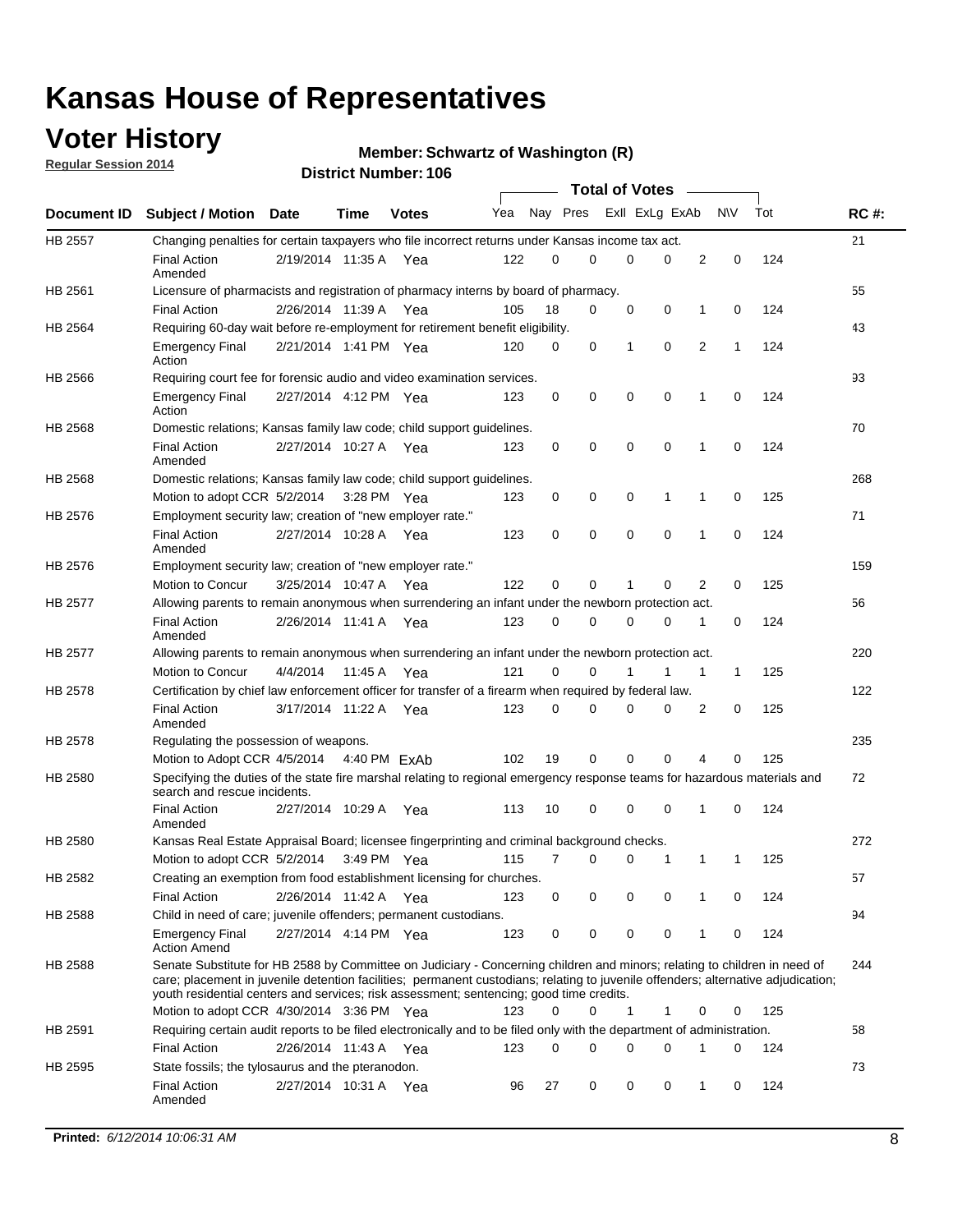### **Voter History**

**Regular Session 2014**

#### **Member: Schwartz of Washington (R)**

|                |                                                                                                                                                                                                                                       |                       |             | <b>DISTRICT MAILINGL. 100</b> |     |                |             |                | <b>Total of Votes</b> |   |           |     |             |
|----------------|---------------------------------------------------------------------------------------------------------------------------------------------------------------------------------------------------------------------------------------|-----------------------|-------------|-------------------------------|-----|----------------|-------------|----------------|-----------------------|---|-----------|-----|-------------|
| Document ID    | <b>Subject / Motion</b>                                                                                                                                                                                                               | <b>Date</b>           | Time        | <b>Votes</b>                  | Yea |                | Nay Pres    |                | Exll ExLg ExAb        |   | <b>NV</b> | Tot | <b>RC#:</b> |
| HB 2596        | Computation of retirement benefits when a state officer or employee is placed on furlough or has reduction in compensation.                                                                                                           |                       |             |                               |     |                |             |                |                       |   |           |     | 74          |
|                | <b>Final Action</b>                                                                                                                                                                                                                   | 2/27/2014 10:33 A     |             | Yea                           | 123 | 0              | $\Omega$    | 0              | $\Omega$              |   | 0         | 124 |             |
| HB 2596        | Computation of retirement benefits when a state officer or employee is placed on furlough or has reduction in<br>compensation.                                                                                                        |                       |             |                               |     |                |             |                |                       |   |           |     | 246         |
|                | Motion to adopt CCR 4/30/2014 3:45 PM Yea                                                                                                                                                                                             |                       |             |                               | 123 | 0              | 0           | 1              | 1                     | 0 | 0         | 125 |             |
| <b>HB 2597</b> | Municipal recycling services                                                                                                                                                                                                          |                       |             |                               |     |                |             |                |                       |   |           |     | 97          |
|                | <b>Emergency Final</b><br><b>Action Amend</b>                                                                                                                                                                                         | 2/27/2014 4:20 PM Yea |             |                               | 105 | 18             | $\mathbf 0$ | $\mathbf 0$    | $\mathbf 0$           | 1 | 0         | 124 |             |
| HB 2599        | Authorizing the secretary of state to grant an easement to the unified government of Wyandotte county.                                                                                                                                |                       |             |                               |     |                |             |                |                       |   |           |     | 22          |
|                | <b>Final Action</b>                                                                                                                                                                                                                   | 2/19/2014 11:37 A     |             | Yea                           | 120 | $\overline{2}$ | $\mathbf 0$ | 0              | $\Omega$              | 2 | 0         | 124 |             |
| HB 2599        | Authorizing the secretary of state to grant an easement to the unified government of Wyandotte county.                                                                                                                                |                       |             |                               |     |                |             |                |                       |   |           |     | 118         |
|                | Motion to Concur                                                                                                                                                                                                                      | 3/14/2014 11:25 A     |             | Yea                           | 118 | $\Omega$       | 0           | $\overline{2}$ | 1                     | 4 | 0         | 125 |             |
| HB 2602        | Increasing the percentage of unclassified employees allowed to be employed by KPERS from 25% to 50%.                                                                                                                                  |                       |             |                               |     |                |             |                |                       |   |           |     | 44          |
|                | <b>Emergency Final</b><br>Action                                                                                                                                                                                                      | 2/21/2014 1:43 PM Yea |             |                               | 107 | 13             | 0           | 1              | $\Omega$              | 2 | 1         | 124 |             |
| HB 2602        | Increasing the percentage of unclassified employees allowed to be employed by KPERS from 25% to 50%.                                                                                                                                  |                       |             |                               |     |                |             |                |                       |   |           |     | 195         |
|                | Motion to Concur                                                                                                                                                                                                                      | 4/1/2014              | 10:57 A Yea |                               | 108 | 15             | 0           | 1              | 0                     | 1 | 0         | 125 |             |
| HB 2609        | Practice of pharmacy; filling and refilling of prescriptions.                                                                                                                                                                         |                       |             |                               |     |                |             |                |                       |   |           |     | 105         |
|                | <b>Emergency Final</b><br><b>Action Amend</b>                                                                                                                                                                                         | 2/27/2014 4:29 PM Yea |             |                               | 123 | 0              | $\mathbf 0$ | $\mathbf 0$    | $\Omega$              | 1 | 0         | 124 |             |
| HB 2611        | Conduct of dental offices.                                                                                                                                                                                                            |                       |             |                               |     |                |             |                |                       |   |           |     | 83          |
|                | <b>Emergency Final</b><br>Action                                                                                                                                                                                                      | 2/27/2014 3:59 PM Yea |             |                               | 123 | 0              | $\mathbf 0$ | $\mathbf 0$    | $\mathbf 0$           | 1 | 0         | 124 |             |
| HB 2612        | Relating to district judge and district magistrate judge vacancies.                                                                                                                                                                   |                       |             |                               |     |                |             |                |                       |   |           |     | 75          |
|                | <b>Final Action</b><br>Amended                                                                                                                                                                                                        | 2/27/2014 10:34 A     |             | Yea                           | 106 | 17             | $\mathbf 0$ | $\mathbf 0$    | $\mathbf 0$           | 1 | 0         | 124 |             |
| HB 2613        | Relating to the issuance of stillbirth and unborn child's death certificates.                                                                                                                                                         |                       |             |                               |     |                |             |                |                       |   |           |     | 103         |
|                | <b>Emergency Final</b><br><b>Action Amend</b>                                                                                                                                                                                         | 2/27/2014 4:27 PM Yea |             |                               | 122 | 1              | 0           | $\mathbf 0$    | $\Omega$              | 1 | 0         | 124 |             |
| HB 2615        | Substitute for HB 2615 by Committee on Commerce, Labor and Economic Development - Workers compensation assigned<br>risk pool.                                                                                                         |                       |             |                               |     |                |             |                |                       |   |           |     | 185         |
|                | EFA Sub Bill<br>Amended                                                                                                                                                                                                               | 3/26/2014 3:42 PM Yea |             |                               | 98  | 25             | 0           | 1              | $\mathbf 0$           | 1 | 0         | 125 |             |
| HB 2616        | Secretary of labor; explore agreement to allow state of Kansas to enforce OSHA standards.                                                                                                                                             |                       |             |                               |     |                |             |                |                       |   |           |     | 92          |
|                | <b>Emergency Final</b><br>Action                                                                                                                                                                                                      | 2/27/2014 4:11 PM Yea |             |                               | 93  | 30             | 0           | 0              | $\mathbf 0$           | 1 | 0         | 124 |             |
| HB 2616        | Senate Substitute for HB 2616 by Committee on Commerce - Secretary of labor directed to study state enforcement of OSHA 261<br>standards.                                                                                             |                       |             |                               |     |                |             |                |                       |   |           |     |             |
|                | Motion to Concur                                                                                                                                                                                                                      | 5/2/2014              | 11:47 A Yea |                               | 94  | 30             | 0           | 0              | 1                     | 0 | 0         | 125 |             |
| HB 2633        | Substitute for HB 2633 by Committee on Corrections and Juvenile Justice - Juvenile offenders; youth residential centers and<br>services; risk assessment; raising the age for prosecution as an adult; sentencing; good time credits. |                       |             |                               |     |                |             |                |                       |   |           |     | 106         |
|                | EFA Sub Bill<br>Amended                                                                                                                                                                                                               | 2/27/2014 4:31 PM Yea |             |                               | 122 | 1              | 0           | $\mathbf 0$    | 0                     | 1 | 0         | 124 |             |
| HB 2636        | Secretary of health and environment and air quality standards.                                                                                                                                                                        |                       |             |                               |     |                |             |                |                       |   |           |     | 45          |
|                | <b>Emergency Final</b><br><b>Action Amend</b>                                                                                                                                                                                         | 2/21/2014 1:44 PM Yea |             |                               | 89  | 31             | 0           | 1              | 0                     | 2 | 1         | 124 |             |
| HB 2636        | Secretary of health and environment and air quality standards.                                                                                                                                                                        |                       |             |                               |     |                |             |                |                       |   |           |     | 212         |
|                | Sub motion to concur 4/3/2014                                                                                                                                                                                                         |                       | 7:20 PM Yea |                               | 121 | 3              | 0           | 0              | 0                     |   | 0         | 125 |             |
| HB 2642        | Income tax deduction for net gain on the sale of certain horses, cattle or livestock; income tax credit for expenditures to make 131<br>dwelling or facility accessible for persons with a disability.                                |                       |             |                               |     |                |             |                |                       |   |           |     |             |
|                | <b>Final Action</b><br>Amended                                                                                                                                                                                                        | 3/20/2014 11:17 A Yea |             |                               | 123 | 0              | 0           | 0              | 1                     | 1 | 0         | 125 |             |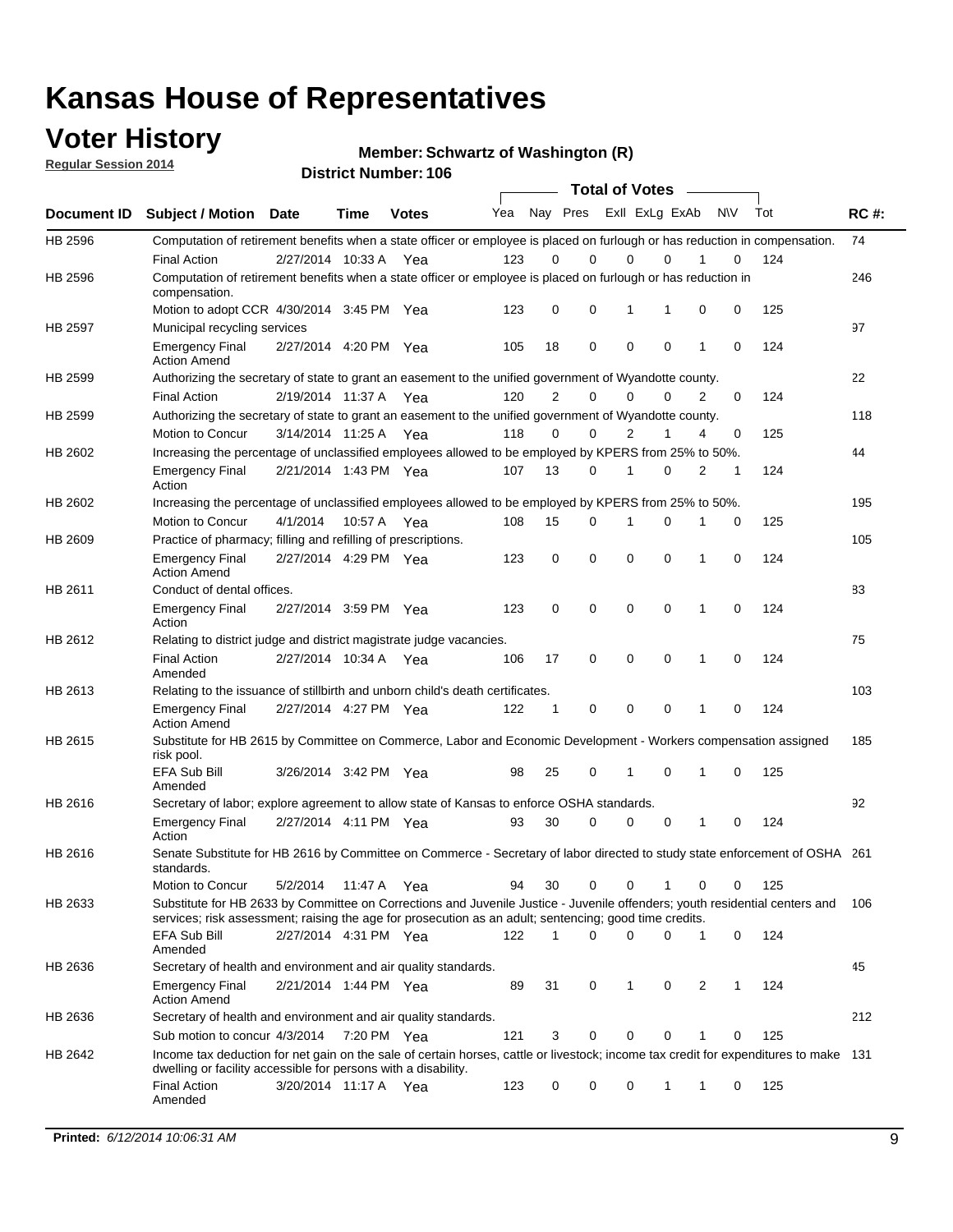### **Voter History Regular Session 2014**

#### **Member: Schwartz of Washington (R)**

|         |                                                                                                                                                                                                                                                                                                                                                                                                                               |                       |      | <b>DISTRICT MAILINGL. 100</b> |     |        |                               |   | <b>Total of Votes</b>   |             |              |           |     |             |
|---------|-------------------------------------------------------------------------------------------------------------------------------------------------------------------------------------------------------------------------------------------------------------------------------------------------------------------------------------------------------------------------------------------------------------------------------|-----------------------|------|-------------------------------|-----|--------|-------------------------------|---|-------------------------|-------------|--------------|-----------|-----|-------------|
|         | Document ID Subject / Motion Date                                                                                                                                                                                                                                                                                                                                                                                             |                       | Time | <b>Votes</b>                  | Yea |        |                               |   | Nay Pres ExII ExLg ExAb |             |              | <b>NV</b> | Tot | <b>RC#:</b> |
| HB 2643 | Property tax; classification of commercial and industrial machinery and equipment as personal property; reclassification of<br>property upon termination of IRB tax exemption; use of independent appraisers to appraiser certain                                                                                                                                                                                             |                       |      |                               |     |        |                               |   |                         |             |              |           |     | 164         |
|         | <b>Final Action</b><br>Amended                                                                                                                                                                                                                                                                                                                                                                                                | 3/26/2014 10:56 A Yea |      |                               | 123 |        | 0<br>0                        |   | 1                       | 0           | 1            | 0         | 125 |             |
| HB 2643 | Property tax; classification of commercial and industrial machinery and equipment as personal property; reclassification of<br>property upon termination of IRB tax exemption; use of independent appraisers to appraiser certain complex property; motor<br>vehicles, members of military; mortgage registration tax phase out and replacement with fees; county clerk technology fund;<br>county treasurer technology fund. |                       |      |                               |     |        |                               |   |                         |             |              |           |     | 274         |
|         | Motion to Concur                                                                                                                                                                                                                                                                                                                                                                                                              | 5/2/2014              |      | 5:12 PM Nay                   |     | 16 108 | 0                             |   | 0                       | 0           | 1            | 0         | 125 |             |
| HB 2643 | Property tax; classification of commercial and industrial machinery and equipment as personal property; reclassification of<br>property upon termination of IRB tax exemption; use of independent appraisers to appraiser certain complex property; motor<br>vehicles, members of military; mortgage registration tax phase out and replacement with fees; county clerk technology fund;<br>county treasurer technology fund. |                       |      |                               |     |        |                               |   |                         |             |              |           |     | 286         |
|         | Motion to adopt CCR 5/3/2014                                                                                                                                                                                                                                                                                                                                                                                                  |                       |      | 1:53 AM Yea                   | 70  | 53     | 0                             |   | $\mathbf 0$             | 0           | 1            | 1         | 125 |             |
| HB 2648 | Property tax exemption for levees.                                                                                                                                                                                                                                                                                                                                                                                            |                       |      |                               |     |        |                               |   |                         |             |              |           |     | 100         |
|         | <b>Emergency Final</b><br><b>Action Amend</b>                                                                                                                                                                                                                                                                                                                                                                                 | 2/27/2014 4:23 PM Yea |      |                               | 100 | 23     | 0                             |   | $\mathbf 0$             | 0           | 1            | 0         | 124 |             |
| HB 2651 | County law library.                                                                                                                                                                                                                                                                                                                                                                                                           |                       |      |                               |     |        |                               |   |                         |             |              |           |     | 76          |
|         | <b>Final Action</b><br>Amended                                                                                                                                                                                                                                                                                                                                                                                                | 2/27/2014 10:38 A     |      | Yea                           | 82  | 41     | 0                             |   | $\mathbf 0$             | 0           | 1            | 0         | 124 |             |
| HB 2655 | Allowing veterans with PTSD to seek mental health treatment upon certain convictions.                                                                                                                                                                                                                                                                                                                                         |                       |      |                               |     |        |                               |   |                         |             |              |           |     | 77          |
|         | <b>Final Action</b><br>Amended                                                                                                                                                                                                                                                                                                                                                                                                | 2/27/2014 10:40 A     |      | Yea                           | 123 |        | 0<br>0                        |   | 0                       | 0           | 1            | 0         | 124 |             |
| HB 2655 | Senate Substitute for HB 2655 by Committee on Judiciary - Allowing veterans with PTSD to seek mental health treatment<br>upon certain convictions; also amending the crimes of interference with law enforcement and giving a false alarm.                                                                                                                                                                                    |                       |      |                               |     |        |                               |   |                         |             |              |           |     | 224         |
|         | Motion to Concur                                                                                                                                                                                                                                                                                                                                                                                                              | 4/4/2014              |      | 5:42 PM ExAb                  | 122 |        | 0<br>0                        |   | $\Omega$                |             | 2            | 0         | 125 |             |
| HB 2656 | Authorizing the state of Kansas to pay the death gratuity benefit to the designated survivor of a Kansas service member during 48<br>a federal government shutdown and providing for reimbursement to the state                                                                                                                                                                                                               |                       |      |                               |     |        |                               |   |                         |             |              |           |     |             |
|         | <b>Final Action</b>                                                                                                                                                                                                                                                                                                                                                                                                           | 2/26/2014 11:27 A Yea |      |                               | 123 |        | 0<br>0                        |   | $\mathbf 0$             | 0           | 1            | 0         | 124 |             |
| HB 2661 | Substitute for HB 2661 by Committee on Energy and Environment - Siting of electric transmission lines; notice and hearing<br>requirements.                                                                                                                                                                                                                                                                                    |                       |      |                               |     |        |                               |   |                         |             |              |           |     | 181         |
|         | <b>EFA Sub Bill</b>                                                                                                                                                                                                                                                                                                                                                                                                           | 3/26/2014 3:37 PM Yea |      |                               | 119 |        | 0<br>4                        |   | $\mathbf 1$             | 0           | 1            | 0         | 125 |             |
| HB 2662 | Expungment of driving under the influence convictions.                                                                                                                                                                                                                                                                                                                                                                        |                       |      |                               |     |        |                               |   |                         |             |              |           |     | 116         |
|         | <b>Final Action</b><br>Amended                                                                                                                                                                                                                                                                                                                                                                                                | 3/14/2014 11:22 A Yea |      |                               | 87  | 31     | 0                             |   | $\overline{2}$          | 1           | 4            | 0         | 125 |             |
| HB 2668 | Health insurance for qualified professional associations.                                                                                                                                                                                                                                                                                                                                                                     |                       |      |                               |     |        |                               |   |                         |             |              |           |     | 34          |
|         | <b>Final Action</b><br>Amended                                                                                                                                                                                                                                                                                                                                                                                                | 2/21/2014 11:21 A Yea |      |                               | 114 |        | $\mathbf 0$<br>$\overline{7}$ |   | 1                       | $\mathbf 0$ | 2            | 0         | 124 |             |
| HB 2668 | Predetermination of health insurance benefits                                                                                                                                                                                                                                                                                                                                                                                 |                       |      |                               |     |        |                               |   |                         |             |              |           |     | 262         |
|         | Motion to Concur                                                                                                                                                                                                                                                                                                                                                                                                              | 5/2/2014              |      | 12:05 P Yea                   | 97  | 27     | 0                             |   | 0                       | 1           | 0            | 0         | 125 |             |
| HB 2669 | State civil service board; transferred from the department of administration to the office of administrative hearings.                                                                                                                                                                                                                                                                                                        |                       |      |                               |     |        |                               |   |                         |             |              |           |     | 87          |
|         | <b>Emergency Final</b><br>Action                                                                                                                                                                                                                                                                                                                                                                                              | 2/27/2014 4:05 PM Yea |      |                               | 110 | 13     | 0                             |   | $\Omega$                | 0           | 1            | 0         | 124 |             |
| HB 2673 | Kansas healing arts act; physician assistant licensure act.                                                                                                                                                                                                                                                                                                                                                                   |                       |      |                               |     |        |                               |   |                         |             |              |           |     | 91          |
|         | <b>Emergency Final</b><br><b>Action Amend</b>                                                                                                                                                                                                                                                                                                                                                                                 | 2/27/2014 4:10 PM Yea |      |                               | 105 | 18     | 0                             |   | 0                       | 0           | $\mathbf{1}$ | 0         | 124 |             |
| HB 2673 | Board of healing arts functions and duties, physician assistants licensure act and podiatry act.                                                                                                                                                                                                                                                                                                                              |                       |      |                               |     |        |                               |   |                         |             |              |           |     | 270         |
|         | Motion to adopt CCR 5/2/2014                                                                                                                                                                                                                                                                                                                                                                                                  |                       |      | 3:39 PM Yea                   | 111 | 11     |                               | 0 | 0                       | 1           | 1            | 1         | 125 |             |
| HB 2675 | Relating to procurement negotiating committees; certified businesses.                                                                                                                                                                                                                                                                                                                                                         |                       |      |                               |     |        |                               |   |                         |             |              |           |     | 165         |
|         | <b>Final Action</b><br>Amended                                                                                                                                                                                                                                                                                                                                                                                                | 3/26/2014 10:57 A Yea |      |                               | 123 |        | 0                             | 0 | 1                       | 0           | 1            | 0         | 125 |             |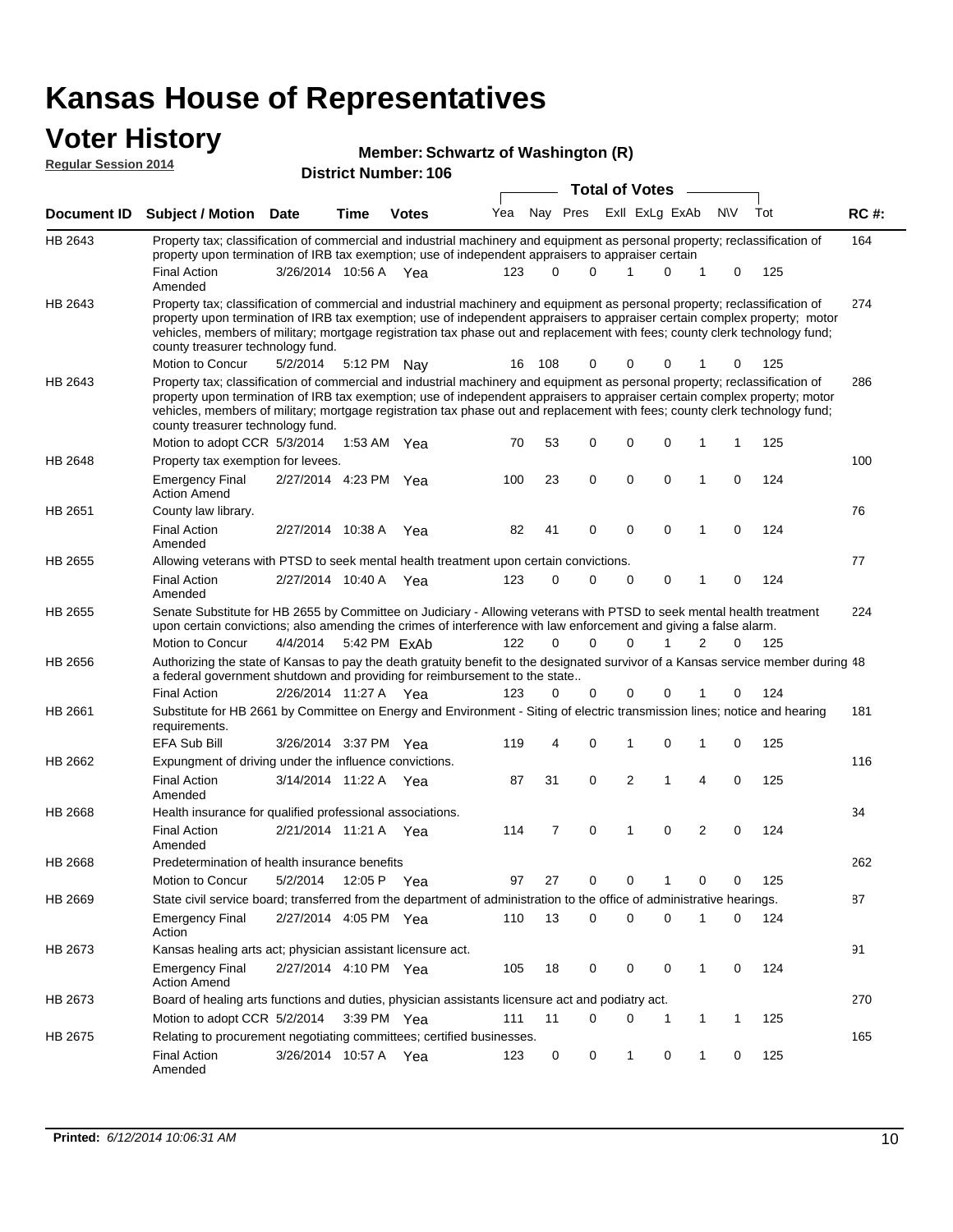### **Voter History**

**Regular Session 2014**

#### **Member: Schwartz of Washington (R)**

| <b>District Number: 106</b> |  |
|-----------------------------|--|
|                             |  |

|                |                                                                                                                                                                                                                                                 |                         |             |              |     |          |             | <b>Total of Votes</b> |              | $\sim$       |             |     |             |
|----------------|-------------------------------------------------------------------------------------------------------------------------------------------------------------------------------------------------------------------------------------------------|-------------------------|-------------|--------------|-----|----------|-------------|-----------------------|--------------|--------------|-------------|-----|-------------|
|                | Document ID Subject / Motion Date                                                                                                                                                                                                               |                         | Time        | <b>Votes</b> | Yea | Nay Pres |             | Exll ExLg ExAb        |              |              | <b>NV</b>   | Tot | <b>RC#:</b> |
| HB 2681        | Substitute for HB2681 by Committee on Veterans, Military, and Homeland Security--Abolishing the Kansas commission on                                                                                                                            |                         |             |              |     |          |             |                       |              |              |             |     | 132         |
|                | veterans affairs; creating the Kansas commission on veterans affairs office within the executive branch of government.                                                                                                                          |                         |             |              |     |          |             |                       |              |              |             |     |             |
|                | Final Action Sub Bill 3/20/2014 11:18 A Yea                                                                                                                                                                                                     |                         |             |              | 123 | 0        | $\Omega$    | $\Omega$              | $\mathbf{1}$ | $\mathbf{1}$ | 0           | 125 |             |
| HB 2681        | Substitute for HB2681 by Committee on Veterans, Military, and Homeland Security - Abolishing the Kansas commission on<br>veterans affairs; creating the Kansas commission on veterans affairs office within the executive branch of government. |                         |             |              |     |          |             |                       |              |              |             |     | 219         |
|                | Motion to Concur                                                                                                                                                                                                                                | 4/4/2014 11:41 A        |             | Yea          | 122 | 0        | $\Omega$    |                       | 1            | 1            | 0           | 125 |             |
| HB 2684        | Allocating moneys from driver's license fees to the judicial branch nonjudicial salary adjustment fund.                                                                                                                                         |                         |             |              |     |          |             |                       |              |              |             |     | 78          |
|                | <b>Final Action</b>                                                                                                                                                                                                                             | 2/27/2014 10:41 A Nay   |             |              | 93  | 30       | $\Omega$    | 0                     | $\Omega$     | 1            | $\mathbf 0$ | 124 |             |
| HB 2687        | Unclaimed property act and hearings.                                                                                                                                                                                                            |                         |             |              |     |          |             |                       |              |              |             |     | 59          |
|                | <b>Final Action</b>                                                                                                                                                                                                                             | 2/26/2014 11:44 A       |             | Yea          | 119 | 4        | 0           | 0                     | 0            | 1            | $\mathbf 0$ | 124 |             |
| <b>HB 2687</b> | Unclaimed property act and hearings.                                                                                                                                                                                                            |                         |             |              |     |          |             |                       |              |              |             |     | 251         |
|                | Motion to Concur                                                                                                                                                                                                                                | 5/1/2014                | 1:56 PM Yea |              | 125 | 0        | $\mathbf 0$ | 0                     | $\mathbf{0}$ | 0            | 0           | 125 |             |
| <b>HB 2689</b> | Amending which convictions are counted for driving while license canceled, suspended or revoked.                                                                                                                                                |                         |             |              |     |          |             |                       |              |              |             |     | 231         |
|                | <b>Final Action</b>                                                                                                                                                                                                                             | 4/5/2014                |             | 10:23 A ExAb | 121 | 0        | $\Omega$    | 0                     | $\Omega$     | 4            | 0           | 125 |             |
|                | Amended                                                                                                                                                                                                                                         |                         |             |              |     |          |             |                       |              |              |             |     |             |
| HB 2693        | Providing for testing by community colleges for commercial driver's licenses and allowing temporary commercial driver's                                                                                                                         |                         |             |              |     |          |             |                       |              |              |             |     | 104         |
|                | license holders the ability to drive class A commercial vehicles.                                                                                                                                                                               |                         |             |              |     |          |             |                       |              |              |             |     |             |
|                | <b>Emergency Final</b>                                                                                                                                                                                                                          | 2/27/2014 4:28 PM Yea   |             |              | 123 | 0        | 0           | 0                     | 0            | 1            | 0           | 124 |             |
| HB 2693        | <b>Action Amend</b><br>Senate Substitute for HB 2693 by Committee on Transportation - Providing for testing by community colleges for commercial 255                                                                                            |                         |             |              |     |          |             |                       |              |              |             |     |             |
|                | driver's licenses; entities serving as driver's licenses examiners.                                                                                                                                                                             |                         |             |              |     |          |             |                       |              |              |             |     |             |
|                | Motion to adopt CCR 5/1/2014 4:42 PM Yea                                                                                                                                                                                                        |                         |             |              | 125 | 0        | 0           | 0                     | 0            | 0            | 0           | 125 |             |
| <b>HB 2715</b> | Farm machinery and equipment annual highway permits, commercial drivers' license.                                                                                                                                                               |                         |             |              |     |          |             |                       |              |              |             |     | 98          |
|                | <b>Emergency Final</b>                                                                                                                                                                                                                          | 2/27/2014 4:21 PM Yea   |             |              | 123 | 0        | $\Omega$    | 0                     | 0            | 1            | 0           | 124 |             |
|                | <b>Action Amend</b>                                                                                                                                                                                                                             |                         |             |              |     |          |             |                       |              |              |             |     |             |
| HB 2717        | Registration of operators of assisted living, residential health care, home plus or adult day care facilities.                                                                                                                                  |                         |             |              |     |          |             |                       |              |              |             |     | 175         |
|                | <b>Emergency Final</b><br><b>Action Amend</b>                                                                                                                                                                                                   | 3/26/2014 3:29 PM Yea   |             |              | 114 | 9        | $\Omega$    | 1                     | 0            | 1            | 0           | 125 |             |
| HB 2721        | Substitute for Substitute for HB 2721 by Committee on Commerce, Labor and Economic Development †Enacting the                                                                                                                                    |                         |             |              |     |          |             |                       |              |              |             |     | 117         |
|                | business entity standard treatment act.                                                                                                                                                                                                         |                         |             |              |     |          |             |                       |              |              |             |     |             |
|                | Final Action Sub Bill 3/14/2014 11:23 A Yea                                                                                                                                                                                                     |                         |             |              | 118 | 0        | 0           | 2                     |              | 4            | 0           | 125 |             |
| HB 2721        | Substitute for Substitute for HB 2721 by Committee on Commerce, Labor and Economic Development - Enacting the business 273<br>entity standard treatment act.                                                                                    |                         |             |              |     |          |             |                       |              |              |             |     |             |
|                | Motion to Concur                                                                                                                                                                                                                                | 5/2/2014                | 3:59 PM Yea |              | 122 | 0        | 0           | 0                     | 1            | 1            | 1           | 125 |             |
| <b>HB 2724</b> | Uniform commercial driver's license act; definition of tank vehicle.                                                                                                                                                                            |                         |             |              |     |          |             |                       |              |              |             |     | 99          |
|                | <b>Emergency Final</b>                                                                                                                                                                                                                          | 2/27/2014 4:22 PM Yea   |             |              | 122 | 1        | 0           | 0                     | 0            | 1            | 0           | 124 |             |
| HB 2727        | Action<br>Expiration of license plates and placards for individuals with disability.                                                                                                                                                            |                         |             |              |     |          |             |                       |              |              |             |     | 88          |
|                | <b>Emergency Final</b>                                                                                                                                                                                                                          |                         |             |              |     |          |             | 0                     | 0            | $\mathbf{1}$ | 0           |     |             |
|                | Action                                                                                                                                                                                                                                          | 2/27/2014 4:06 PM Yea   |             |              | 123 | 0        | 0           |                       |              |              |             | 124 |             |
| HB 2728        | Permits for the operation of salvage vehicles no longer required to be prepared in triplicate.                                                                                                                                                  |                         |             |              |     |          |             |                       |              |              |             |     | 89          |
|                | <b>Emergency Final</b>                                                                                                                                                                                                                          | 2/27/2014 4:07 PM Yea   |             |              | 122 | 1        | 0           | 0                     | 0            | 1            | 0           | 124 |             |
|                | Action                                                                                                                                                                                                                                          |                         |             |              |     |          |             |                       |              |              |             |     |             |
| HB 2728        | Permits for the operation of salvage vehicles no longer required to be prepared in triplicate.                                                                                                                                                  |                         |             |              |     |          |             |                       |              |              |             |     | 192         |
|                | Motion to Concur                                                                                                                                                                                                                                | 3/31/2014 11:43 A Yea   |             |              | 122 | 0        | 0           | 1                     | 0            | 2            | 0           | 125 |             |
| HB 2732        | Sales tax authority for Rooks county for constructing or remodeling a jail facility.                                                                                                                                                            |                         |             |              |     |          |             |                       |              |              |             |     | 232         |
|                | <b>Final Action</b>                                                                                                                                                                                                                             | 4/5/2014  10:24 A  ExAb |             |              | 121 | 0        | 0           | 0                     | 0            | 4            | 0           | 125 |             |
| HB 2744        | Insurance; coverage for autism spectrum disorder.                                                                                                                                                                                               |                         |             |              |     |          |             |                       |              |              |             |     | 137         |
|                | <b>Final Action</b>                                                                                                                                                                                                                             | 3/21/2014 10:14 A Yea   |             |              | 114 | 3        | 0           | 0                     | 1            | 6            | 1           | 125 |             |
|                | Amended                                                                                                                                                                                                                                         |                         |             |              |     |          |             |                       |              |              |             |     |             |
| HB 2745        | Tax lien on property voluntarily transferred.                                                                                                                                                                                                   |                         |             |              |     |          |             |                       |              |              |             |     | 166         |
|                | <b>Final Action</b>                                                                                                                                                                                                                             | 3/26/2014 10:58 A       |             | Yea          | 123 | 0        | 0           | 1                     | 0            | 1            | 0           | 125 |             |
|                | Printed: 6/12/2014 10:06:31 AM                                                                                                                                                                                                                  |                         |             |              |     |          |             |                       |              |              |             |     | 11          |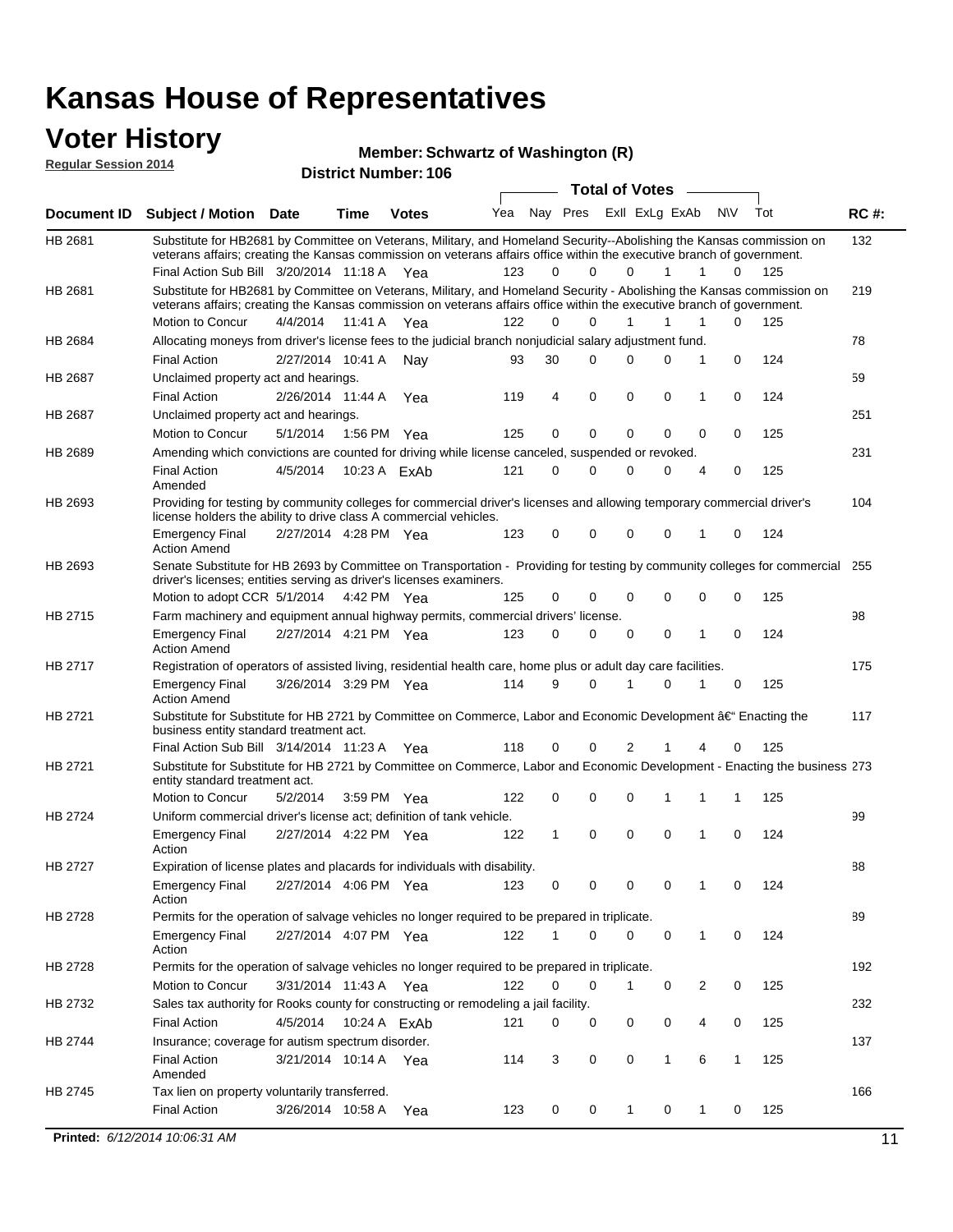### **Voter History**

**Regular Session 2014**

#### **Member: Schwartz of Washington (R)**

|                 |                                                                                                                                                                                                                                                      |                       |             |              |     |             |          | <b>Total of Votes</b> |             |   |                  |     |             |
|-----------------|------------------------------------------------------------------------------------------------------------------------------------------------------------------------------------------------------------------------------------------------------|-----------------------|-------------|--------------|-----|-------------|----------|-----------------------|-------------|---|------------------|-----|-------------|
| Document ID     | <b>Subject / Motion Date</b>                                                                                                                                                                                                                         |                       | Time        | <b>Votes</b> | Yea | Nav Pres    |          | Exll ExLg ExAb        |             |   | <b>NV</b>        | Tot | <b>RC#:</b> |
| HB 2755         | Repealing the sunset on the Kansas taxpayer transparency act.                                                                                                                                                                                        |                       |             |              |     |             |          |                       |             |   |                  |     | 140         |
|                 | <b>Final Action</b>                                                                                                                                                                                                                                  | 3/24/2014 10:13 A     |             | Yea          | 122 | $\mathbf 0$ | 0        | 0                     | 0           |   | 3<br>0           | 125 |             |
| HB 2767         | State child death review board.                                                                                                                                                                                                                      |                       |             |              |     |             |          |                       |             |   |                  |     | 167         |
|                 | <b>Final Action</b><br>Amended                                                                                                                                                                                                                       | 3/26/2014 10:59 A     |             | Yea          | 123 | 0           | 0        | 1                     | $\mathbf 0$ | 1 | $\mathbf 0$      | 125 |             |
| <b>HCR 5029</b> | Urging the Kansas bureau of investigation to establish a blue alert system for the state of Kansas.                                                                                                                                                  |                       |             |              |     |             |          |                       |             |   |                  |     | 95          |
|                 | <b>Emergency Final</b><br><b>Action Amend</b>                                                                                                                                                                                                        | 2/27/2014 4:15 PM Yea |             |              | 121 | 2           | 0        | $\mathbf 0$           | 0           |   | 1<br>0           | 124 |             |
| <b>HCR 5031</b> | Urging Congress to provide for the prompt payment of disability compensation to U.S. Veterans.                                                                                                                                                       |                       |             |              |     |             |          |                       |             |   |                  |     | 125         |
|                 | <b>Final Action</b>                                                                                                                                                                                                                                  | 3/19/2014 11:21 A Yea |             |              | 122 | $\Omega$    | $\Omega$ | 0                     | 1           |   | 2<br>0           | 125 |             |
| HR 6049         | Resolution encouraging the creation of a Kansas plan for comprehensive treatment of chronic obstruction pulmonary<br>disease.                                                                                                                        |                       |             |              |     |             |          |                       |             |   |                  |     | 109         |
|                 | <b>Emergency Final</b><br><b>Action Amend</b>                                                                                                                                                                                                        | 3/6/2014              |             | 11:24 A ExLg | 120 | $\mathbf 0$ | 0        | $\overline{2}$        | 1           |   | 2<br>$\mathbf 0$ | 125 |             |
| HR 6063         | Urging the President to extend the qualifications for the Women's Army Corps Service Medal.                                                                                                                                                          |                       |             |              |     |             |          |                       |             |   |                  |     | 143         |
|                 | <b>Final Action</b>                                                                                                                                                                                                                                  | 3/25/2014 10:11 A Yea |             |              | 123 | 0           | $\Omega$ | 1                     | $\Omega$    |   | 1<br>0           | 125 |             |
| <b>SB 40</b>    | House Substitute for SB 40 by Committee on Corrections and Juvenile Justice †Secretary of corrections; including juvenile<br>offenders in the prison made goods act; authorizing use of correctional industries funds for payment of                 |                       |             |              |     |             |          |                       |             |   |                  |     | 123         |
|                 | Final Action Sub Bill 3/17/2014 11:23 A Yea                                                                                                                                                                                                          |                       |             |              | 123 | 0           | 0        | 0                     | 0           |   | 0<br>2           | 125 |             |
| <b>SB 54</b>    | Medical assistance recovery program; rules and regulations.                                                                                                                                                                                          |                       |             |              |     |             |          |                       |             |   |                  |     | 174         |
|                 | <b>Emergency Final</b><br><b>Action Amend</b>                                                                                                                                                                                                        | 3/26/2014 3:28 PM Yea |             |              | 95  | 28          | 0        | 1                     | 0           | 1 | $\mathbf 0$      | 125 |             |
| <b>SB 54</b>    | Amendments to statutes regulating abortions.                                                                                                                                                                                                         |                       |             |              |     |             |          |                       |             |   |                  |     | 214         |
|                 | Motion to Adopt CCR 4/4/2014                                                                                                                                                                                                                         |                       | 9:59 AM Yea |              | 112 | 11          | 0        | 1                     | 0           |   | 1<br>0           | 125 |             |
| SB 63           | State use law; purchases by municipalities; committee sunset date and chairperson selection.                                                                                                                                                         |                       |             |              |     |             |          |                       |             |   |                  |     | 280         |
|                 | Motion to adopt CCR 5/2/2014                                                                                                                                                                                                                         |                       | 8:52 PM Yea |              | 124 | $\mathbf 0$ | 0        | 0                     | 0           |   | 0<br>1           | 125 |             |
| SB 99           | Lobbyists defined.                                                                                                                                                                                                                                   |                       |             |              |     |             |          |                       |             |   |                  |     | 184         |
|                 | <b>Emergency Final</b><br>Action                                                                                                                                                                                                                     | 3/26/2014 3:41 PM Yea |             |              | 117 | 6           | 0        | 1                     | 0           | 1 | $\mathbf 0$      | 125 |             |
| SB 147          | House Substitute for SB 147 by Committee on Agriculture and Natural Resources †Amending the powers and duties of the 133<br>Kansas department of agriculture division of conservation and the state conservation commission.                         |                       |             |              |     |             |          |                       |             |   |                  |     |             |
|                 | Final Action Sub Bill 3/20/2014 11:19 A Yea<br>Amended                                                                                                                                                                                               |                       |             |              | 123 | $\Omega$    | 0        | 0                     | 1           |   | 1<br>0           | 125 |             |
| <b>SB 218</b>   | House Substitute for SB 218 by Committee on Appropriations-Education; relating to the financing and instruction thereof;<br>making and concerning appropriations for the fiscal years ending June 30, 2014, and June 30, 2015, for certain agencies. |                       |             |              |     |             |          |                       |             |   |                  |     | 226         |
|                 | Final Action Sub Bill 4/4/2014 6:17 PM ExAb<br>Amended                                                                                                                                                                                               |                       |             |              | 91  | 31          | 0        | $\Omega$              | 1           |   | 2<br>$\Omega$    | 125 |             |
| <b>SB 218</b>   | House Substitute for SB 218 by Committee on Appropriations-Education; relating to the financing and instruction thereof;                                                                                                                             |                       |             |              |     |             |          |                       |             |   |                  |     | 237         |
|                 | making and concerning appropriations for the fiscal years ending June 30, 2014, and June 30, 2015, for certain agencies.<br>Sub Motion to Adopt 4/6/2014 12:51 A ExAb<br><b>CCR</b>                                                                  |                       |             |              | 55  | 67          | 0        | 0                     | 0           |   | 3<br>0           | 125 |             |
| SB 231          | House Substitute for SB 231 †Concerning valuation and appeals; renaming the state court of tax appeals; timing of<br>decisions.                                                                                                                      |                       |             |              |     |             |          |                       |             |   |                  |     | 134         |
|                 | Final Action Sub Bill 3/20/2014 11:21 A Yea<br>Amended                                                                                                                                                                                               |                       |             |              | 123 | 0           | 0        | 0                     | 1           |   | 1<br>0           | 125 |             |
| SB 231          | House Substitute for SB 231 - Concerning valuation and appeals; renaming the state court of tax appeals; timing of<br>decisions                                                                                                                      |                       |             |              |     |             |          |                       |             |   |                  |     | 281         |
|                 | Motion to Adopt CCR 5/2/2014                                                                                                                                                                                                                         |                       | 8:56 PM Yea |              | 124 | 0           | 0        | 0                     | 0           |   | 1<br>0           | 125 |             |
| SB 245          | House Substitute for SB 245 by Committee on Appropriations - Appropriations for FY 2014, FY 2015, and FY 2016 for the<br>department of corrections; capital improvement projects.                                                                    |                       |             |              |     |             |          |                       |             |   |                  |     | 13          |
|                 | Final Action Sub Bill 2/13/2014 11:34 A Yea<br>Amended                                                                                                                                                                                               |                       |             |              | 79  | 41          | 0        | 3                     | 0           | 1 | 0                | 124 |             |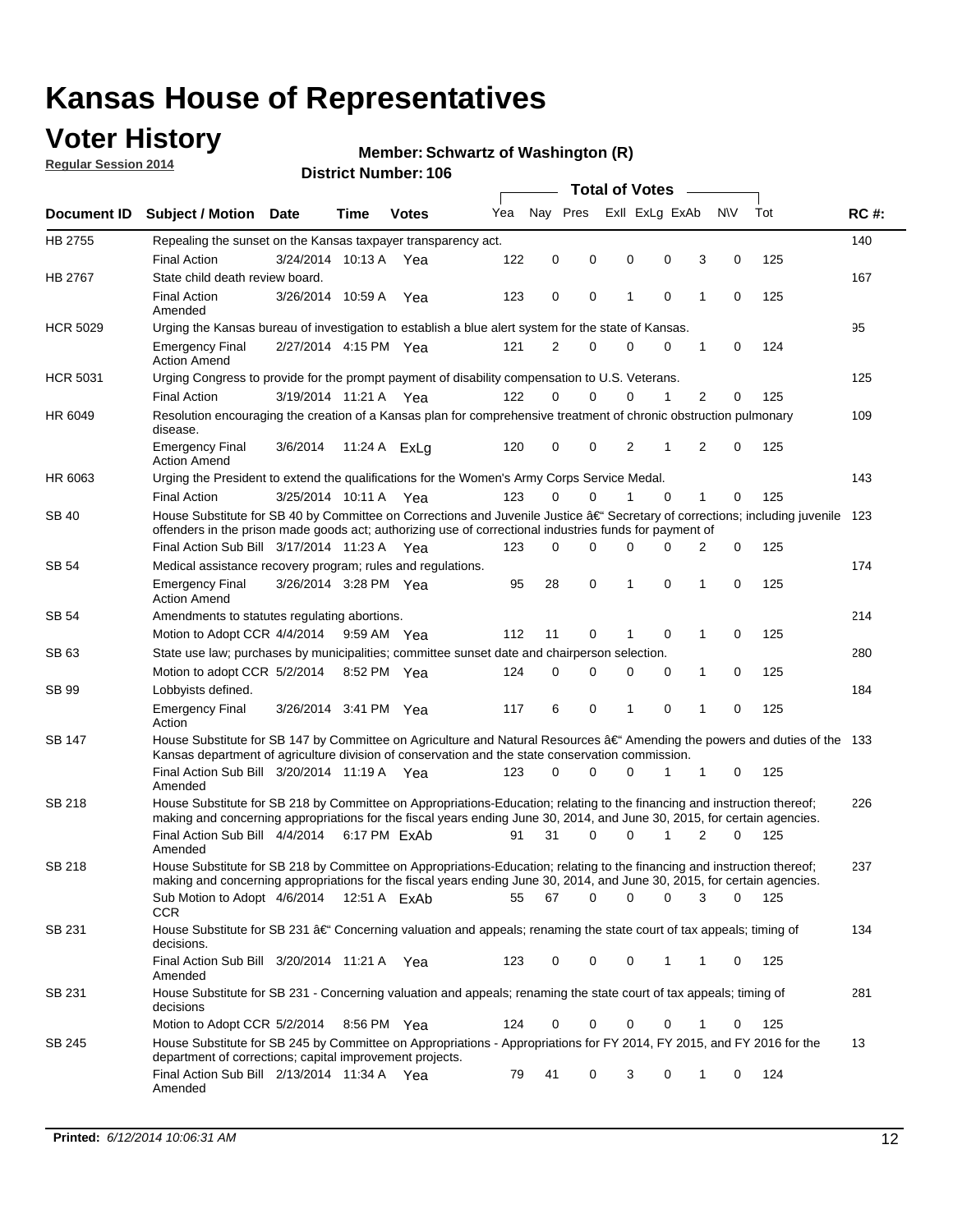### **Voter History**

#### **Member: Schwartz of Washington (R)**

**Regular Session 2014**

|               |                                                                                                                                                                                                                                                                                                                                                                                                                                                                                                                                                                                                                                                                                                                                                                                                               |                       |      | DISTRICT MAILIDEL, 100 |     |             |   | <b>Total of Votes</b> |              |                |              |              |     |             |
|---------------|---------------------------------------------------------------------------------------------------------------------------------------------------------------------------------------------------------------------------------------------------------------------------------------------------------------------------------------------------------------------------------------------------------------------------------------------------------------------------------------------------------------------------------------------------------------------------------------------------------------------------------------------------------------------------------------------------------------------------------------------------------------------------------------------------------------|-----------------------|------|------------------------|-----|-------------|---|-----------------------|--------------|----------------|--------------|--------------|-----|-------------|
|               | Document ID Subject / Motion Date                                                                                                                                                                                                                                                                                                                                                                                                                                                                                                                                                                                                                                                                                                                                                                             |                       | Time | <b>Votes</b>           | Yea | Nay Pres    |   |                       |              | Exll ExLg ExAb |              | <b>NV</b>    | Tot | <b>RC#:</b> |
| <b>SB 245</b> | House Substitute for SB 245 by Committee on Appropriations - Education funding; relating to mineral production; creating the<br>mineral production education fund, crediting 20% of remainder from oil and gas tax into such fund, moneys expended on<br>education; abolishing the oil and gas valuation depletion trust fund; allowing the counties to retain funds already in such<br>county's oil and gas valuation depletion trust fund; concerning school financing sources; proceeds from the tax levied by a<br>school district under authority of K.S.A. 2013 Supp. 72-6431, remitted to the state treasury to the credit of the state school<br>district finance fund not to the district's general fund; making and concerning appropriations for fiscal year 2017.<br>Motion to adopt CCR 5/1/2014 |                       |      | 5:06 PM Yea            | 88  | 37          |   | $\Omega$              | 0            | 0              | 0            | 0            | 125 | 258         |
| SB 248        | Victim notification prior to release of certain inmates.                                                                                                                                                                                                                                                                                                                                                                                                                                                                                                                                                                                                                                                                                                                                                      |                       |      |                        |     |             |   |                       |              |                |              |              |     | 119         |
|               | <b>Final Action</b>                                                                                                                                                                                                                                                                                                                                                                                                                                                                                                                                                                                                                                                                                                                                                                                           | 3/17/2014 11:18 A Yea |      |                        | 122 |             | 0 | 0                     | 0            | 0              | 2            | $\mathbf{1}$ | 125 |             |
| SB 254        | Medical assistance recovery program; rules and regulations.                                                                                                                                                                                                                                                                                                                                                                                                                                                                                                                                                                                                                                                                                                                                                   |                       |      |                        |     |             |   |                       |              |                |              |              |     | 179         |
|               | <b>Emergency Final</b><br>Action                                                                                                                                                                                                                                                                                                                                                                                                                                                                                                                                                                                                                                                                                                                                                                              | 3/26/2014 3:34 PM Yea |      |                        | 123 |             | 0 | $\mathbf 0$           | $\mathbf{1}$ | 0              | $\mathbf{1}$ | 0            | 125 |             |
| SB 256        | Attorney general; costs in criminal appeals.                                                                                                                                                                                                                                                                                                                                                                                                                                                                                                                                                                                                                                                                                                                                                                  |                       |      |                        |     |             |   |                       |              |                |              |              |     | 147         |
|               | <b>Final Action</b><br>Amended                                                                                                                                                                                                                                                                                                                                                                                                                                                                                                                                                                                                                                                                                                                                                                                | 3/25/2014 10:16 A     |      | Yea                    | 119 |             | 4 | 0                     | 1            | 0              | 1            | 0            | 125 |             |
| SB 256        | Amending the crime of mistreatment of a dependent adult; creating the crime of mistreatment of an elder person; amending<br>the crime of unlawful sexual relations; amending provisions relating to appearance bonds and surety regulation; amending<br>violations of the Kansas racketeer influenced and corrupt organization act; also concerning the attorney general, costs in<br>criminal appeals.                                                                                                                                                                                                                                                                                                                                                                                                       |                       |      |                        |     |             |   |                       |              | 236            |              |              |     |             |
|               | Motion to Adopt CCR 4/5/2014 6:52 PM ExAb                                                                                                                                                                                                                                                                                                                                                                                                                                                                                                                                                                                                                                                                                                                                                                     |                       |      |                        | 118 |             | 4 | 0                     | 0            | 0              | 3            | 0            | 125 |             |
| SB 258        | Amending the juvenile statute of limitations to match adult time limitations for sex crimes.<br><b>Final Action</b><br>Amended                                                                                                                                                                                                                                                                                                                                                                                                                                                                                                                                                                                                                                                                                | 3/20/2014 11:21 A Yea |      |                        | 123 |             | 0 | 0                     | 0            | 1              | 1            | 0            | 125 | 135         |
| SB 258        | Relating to issuance of certificates of birth resulting in stillbirth.                                                                                                                                                                                                                                                                                                                                                                                                                                                                                                                                                                                                                                                                                                                                        |                       |      |                        |     |             |   |                       |              |                |              |              |     | 259         |
|               | Motion to Adopt CCR 5/1/2014 5:12 PM Yea                                                                                                                                                                                                                                                                                                                                                                                                                                                                                                                                                                                                                                                                                                                                                                      |                       |      |                        | 121 |             | 4 | 0                     | 0            | $\mathbf 0$    | 0            | 0            | 125 |             |
| SB 263        | Establishing the military funeral honors fund under the adjutant general's office.                                                                                                                                                                                                                                                                                                                                                                                                                                                                                                                                                                                                                                                                                                                            |                       |      |                        |     |             |   |                       |              |                |              |              |     | 148         |
|               | <b>Final Action</b><br>Amended                                                                                                                                                                                                                                                                                                                                                                                                                                                                                                                                                                                                                                                                                                                                                                                | 3/25/2014 10:17 A Yea |      |                        | 123 |             | 0 | 0                     | 1            | 0              | 1            | $\mathbf 0$  | 125 |             |
| SB 263        | Veterans and military matters; military honors fund; death gratuity; disabled veterans preference, state jobs and contracts;<br>schools on military reservations, funding.                                                                                                                                                                                                                                                                                                                                                                                                                                                                                                                                                                                                                                    |                       |      |                        |     |             |   |                       |              |                |              |              |     | 256         |
|               | Motion to adopt CCR 5/1/2014 4:47 PM Yea                                                                                                                                                                                                                                                                                                                                                                                                                                                                                                                                                                                                                                                                                                                                                                      |                       |      |                        | 124 |             | 0 | 0                     | 0            | 0              | 0            | 1            | 125 |             |
| SB 265        | Income definition for Homestead Refund eligibility.                                                                                                                                                                                                                                                                                                                                                                                                                                                                                                                                                                                                                                                                                                                                                           |                       |      |                        |     |             |   |                       |              |                |              |              |     | 113         |
|               | Final Action<br>Amended                                                                                                                                                                                                                                                                                                                                                                                                                                                                                                                                                                                                                                                                                                                                                                                       | 3/13/2014 11:23 A Yea |      |                        | 121 |             | 0 | $\pmb{0}$             | 1            | 1              | 2            | 0            | 125 |             |
| SB 265        | Definition of income for homestead refund and SAFESR eligibility; income tax credits for adoption expenses and expenses to<br>make dwelling or facility accessible to persons with a disability; income tax deductions, self-employment taxes, expenses<br>related to organ donations, net gain on the sale of certain livestock; withholding, non-resident pass-through entity income;<br>Kansas taxpayer transparency act, sunset; sales tax exemptions.<br>Motion to Adopt CCR 4/4/2014 6:29 PM FxAb<br>2<br>125<br>122<br>0<br>0<br>0<br>1<br>0                                                                                                                                                                                                                                                           |                       |      |                        |     |             |   |                       |              | 227            |              |              |     |             |
| <b>SB 266</b> | Mineral severance tax return file date.                                                                                                                                                                                                                                                                                                                                                                                                                                                                                                                                                                                                                                                                                                                                                                       |                       |      |                        |     |             |   |                       |              |                |              |              |     | 114         |
|               | <b>Final Action</b><br>Amended                                                                                                                                                                                                                                                                                                                                                                                                                                                                                                                                                                                                                                                                                                                                                                                | 3/13/2014 11:24 A     |      | Yea                    | 121 |             | 0 | 0                     | 1            | 1              | 2            | 0            | 125 |             |
| SB 266        | Severance tax return and payment dates; sales tax authority for Rooks county; property tax exemptions for certain donations<br>of land to the state and for amateur-built aircraft; sales tax exemptions for surface mining equipment and certain charitable<br>organizations.                                                                                                                                                                                                                                                                                                                                                                                                                                                                                                                                |                       |      |                        |     |             |   |                       |              |                |              |              |     | 266         |
|               | Motion to Adopt CCR 5/2/2014                                                                                                                                                                                                                                                                                                                                                                                                                                                                                                                                                                                                                                                                                                                                                                                  |                       |      | 3:19 PM Yea            | 122 | $\mathbf 1$ |   | 0                     | 0            | 1              | 1            | 0            | 125 |             |
| SB 267        | Insurance; excluding real estate from acceptable security deposits with the commissioner and requiring original handwritten<br>signatures on deposit forms.                                                                                                                                                                                                                                                                                                                                                                                                                                                                                                                                                                                                                                                   |                       |      |                        |     |             |   |                       | 144          |                |              |              |     |             |
|               | <b>Final Action</b>                                                                                                                                                                                                                                                                                                                                                                                                                                                                                                                                                                                                                                                                                                                                                                                           | 3/25/2014 10:12 A     |      | Yea                    | 123 |             | 0 | 0                     | 1            | 0              | 1            | 0            | 125 |             |
| SB 268        | Insurance; Risk-based capital requirements.                                                                                                                                                                                                                                                                                                                                                                                                                                                                                                                                                                                                                                                                                                                                                                   |                       |      |                        |     |             |   |                       |              |                |              |              |     | 145         |
|               | <b>Final Action</b>                                                                                                                                                                                                                                                                                                                                                                                                                                                                                                                                                                                                                                                                                                                                                                                           | 3/25/2014 10:13 A     |      | Yea                    | 123 |             | 0 | 0                     | 1            | 0              | 1            | 0            | 125 |             |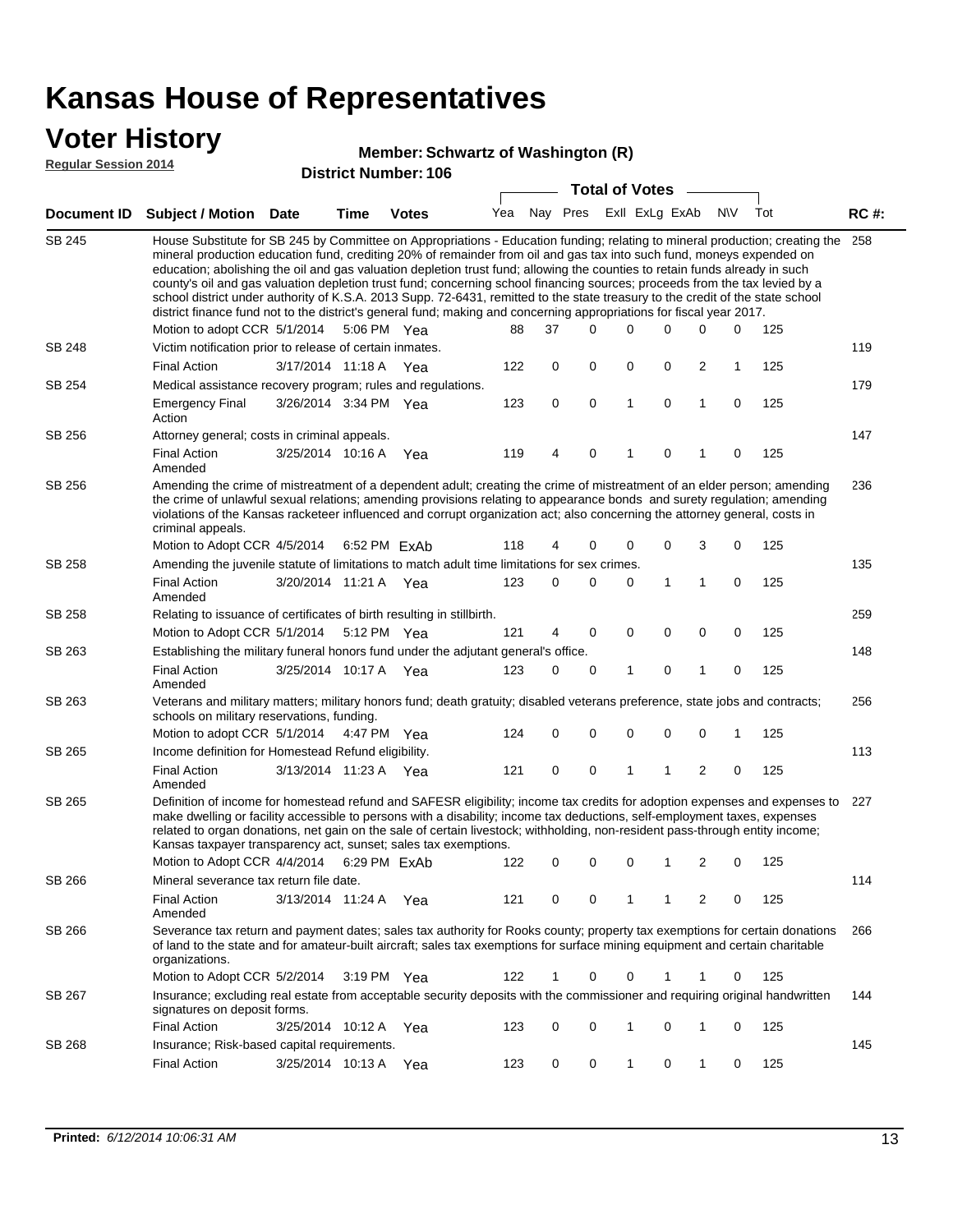### **Voter History**

**Regular Session 2014**

#### **Member: Schwartz of Washington (R)**

|               |                                                                                                                                                                                    |                       |      |              |     |                |             | <b>Total of Votes</b> |              |   |             |     |             |
|---------------|------------------------------------------------------------------------------------------------------------------------------------------------------------------------------------|-----------------------|------|--------------|-----|----------------|-------------|-----------------------|--------------|---|-------------|-----|-------------|
| Document ID   | <b>Subject / Motion Date</b>                                                                                                                                                       |                       | Time | <b>Votes</b> | Yea | Nay Pres       |             | Exll ExLg ExAb        |              |   | N\V         | Tot | <b>RC#:</b> |
| SB 271        | Amending the Kansas medicaid fraud control act.                                                                                                                                    |                       |      |              |     |                |             |                       |              |   |             |     | 176         |
|               | <b>Emergency Final</b><br><b>Action Amend</b>                                                                                                                                      | 3/26/2014 3:30 PM Yea |      |              | 123 | 0              | 0           | 1                     | 0            | 1 | $\mathbf 0$ | 125 |             |
| SB 271        | Amending the Kansas medicaid fraud control act.                                                                                                                                    |                       |      |              |     |                |             |                       |              |   |             |     | 228         |
|               | Motion to Adopt CCR 4/4/2014 6:33 PM ExAb                                                                                                                                          |                       |      |              | 122 | 0              | 0           | 0                     | 1            | 2 | 0           | 125 |             |
| SB 272        | Eliminating the 3% limit on controlled shooting area acreage in a county.                                                                                                          |                       |      |              |     |                |             |                       |              |   |             |     | 149         |
|               | <b>Final Action</b>                                                                                                                                                                | 3/25/2014 10:19 A Yea |      |              | 123 | 0              | 0           | 1                     | 0            | 1 | $\mathbf 0$ | 125 |             |
| SB 273        | House Substitute for SB 273 by Committee on Transportation †Commercial vehicles; regulation and registration thereof.                                                              |                       |      |              |     |                |             |                       |              |   |             |     | 168         |
|               | Final Action Sub Bill 3/26/2014 11:00 A Yea<br>Amended                                                                                                                             |                       |      |              | 122 | 1              | 0           | 1                     | 0            | 1 | 0           | 125 |             |
| SB 273        | Regulation of commercial motor vehicles; exemption from rules and regulations of the Kansas corporation commission.                                                                |                       |      |              |     |                |             |                       |              |   |             |     | 265         |
|               | Motion to Adopt CCR 5/2/2014 3:10 PM Yea                                                                                                                                           |                       |      |              | 101 | 22             | 0           | 0                     | 1            | 1 | 0           | 125 |             |
| SB 274        | Political action committees, legislative leadership.                                                                                                                               |                       |      |              |     |                |             |                       |              |   |             |     | 169         |
|               | <b>Final Action</b><br>Amended                                                                                                                                                     | 3/26/2014 11:01 A Yea |      |              | 108 | 15             | 0           | -1                    | 0            | 1 | 0           | 125 |             |
| <b>SB 278</b> | Establishing the state board of veterinary examiners within the animal health division of the Kansas department of agriculture<br>for a two-year period.                           |                       |      |              |     |                |             |                       |              |   |             |     | 127         |
|               | <b>Final Action</b>                                                                                                                                                                | 3/19/2014 11:24 A     |      | Yea          | 122 | 0              | 0           | 0                     | 1            | 2 | 0           | 125 |             |
| SB 284        | Amending the Kansas 911 act.                                                                                                                                                       |                       |      |              |     |                |             |                       |              |   |             |     | 124         |
|               | <b>Final Action</b>                                                                                                                                                                | 3/17/2014 11:24 A     |      | Yea          | 121 | $\overline{2}$ | $\mathbf 0$ | $\mathbf 0$           | $\mathbf 0$  | 2 | 0           | 125 |             |
| SB 285        | Optometrists; prohibition against limiting payment for covered services to insurance plan amounts.                                                                                 |                       |      |              |     |                |             |                       |              |   |             |     | 150         |
|               | <b>Final Action</b><br>Amended                                                                                                                                                     | 3/25/2014 10:20 A     |      | Yea          | 123 | 0              | 0           | $\mathbf{1}$          | 0            | 1 | 0           | 125 |             |
| SB 286        | Extending sunset date on certain agriculture fees from July 1, 2015, to July 1, 2019.                                                                                              |                       |      |              |     |                |             |                       |              |   |             |     | 151         |
|               | <b>Final Action</b><br>Amended                                                                                                                                                     | 3/25/2014 10:23 A Yea |      |              | 76  | 47             | 0           | $\mathbf{1}$          | 0            | 1 | 0           | 125 |             |
| SB 286        | Agriculture; extending sunset date on certain agriculture fees from July 1, 2015, to July 1, 2018; national day of the cowboy;<br>establishing the local food and farm task force. |                       |      |              |     |                |             |                       |              |   |             |     | 264         |
|               | Motion to adopt CCR 5/2/2014 3:04 PM Yea                                                                                                                                           |                       |      |              | 102 | 21             | 0           | 0                     | 1            | 1 | 0           | 125 |             |
| SB 306        | Modernizing certain insurance laws to allow use of additional investments.                                                                                                         |                       |      |              |     |                |             |                       |              |   |             |     | 173         |
|               | <b>Emergency Final</b>                                                                                                                                                             | 3/26/2014 3:26 PM Yea |      |              | 123 | 0              | 0           | 1                     | $\mathbf 0$  | 1 | 0           | 125 |             |
|               | Action                                                                                                                                                                             |                       |      |              |     |                |             |                       |              |   |             |     |             |
| SB 308        | Updating the Kansas no-call act.                                                                                                                                                   |                       |      |              |     |                |             |                       |              |   |             |     | 138         |
|               | <b>Final Action</b>                                                                                                                                                                | 3/21/2014 10:15 A     |      | Yea          | 117 | 0              | 0           | 0                     | $\mathbf{1}$ | 6 | 1           | 125 |             |
| SB 309        | Health insurance coverage for qualified professional associations.                                                                                                                 |                       |      |              |     |                |             |                       |              |   |             |     | 182         |
|               | <b>Emergency Final</b><br>Action                                                                                                                                                   | 3/26/2014 3:38 PM Yea |      |              | 122 | 1              | 0           | 1                     | 0            | 1 | 0           | 125 |             |
| SB 310        | Grand juries; crimes to consider; amendment of indictment.                                                                                                                         |                       |      |              |     |                |             |                       |              |   |             |     | 180         |
|               | <b>Emergency Final</b><br>Action                                                                                                                                                   | 3/26/2014 3:35 PM Yea |      |              | 122 | 1              | 0           | 1                     | 0            | 1 | 0           | 125 |             |
| SB 311        | Increasing the noneconomic damages cap and changing rules related to expert evidence.                                                                                              |                       |      |              |     |                |             |                       |              |   |             |     | 142         |
|               | <b>Final Action</b><br>Amended                                                                                                                                                     | 3/24/2014 10:17 A Yea |      |              | 119 | 3              | $\Omega$    | 0                     | 0            | 3 | 0           | 125 |             |
| SB 311        | Increasing the noneconomic damages cap, changing rules related to expert evidence and repealing statutes pertaining to<br>collateral source benefits.                              |                       |      |              |     |                |             |                       |              |   |             |     | 203         |
|               | Motion to adopt CCR 4/3/2014 6:15 PM Yea                                                                                                                                           |                       |      |              | 120 | 4              | 0           | 0                     | 0            | 1 | 0           | 125 |             |
| SB 321        | Return of premiums separate from notice of denial of coverage.                                                                                                                     |                       |      |              |     |                |             |                       |              |   |             |     | 146         |
|               | <b>Final Action</b>                                                                                                                                                                | 3/25/2014 10:15 A Yea |      |              | 123 | 0              | 0           | 1                     | 0            | 1 | 0           | 125 |             |
| SB 329        | Clarifying court orders relating to parents in juvenile offender cases.<br><b>Final Action</b><br>Amended                                                                          | 3/20/2014 11:23 A Yea |      |              | 123 | 0              | 0           | 0                     | 1            | 1 | 0           | 125 | 136         |
|               |                                                                                                                                                                                    |                       |      |              |     |                |             |                       |              |   |             |     |             |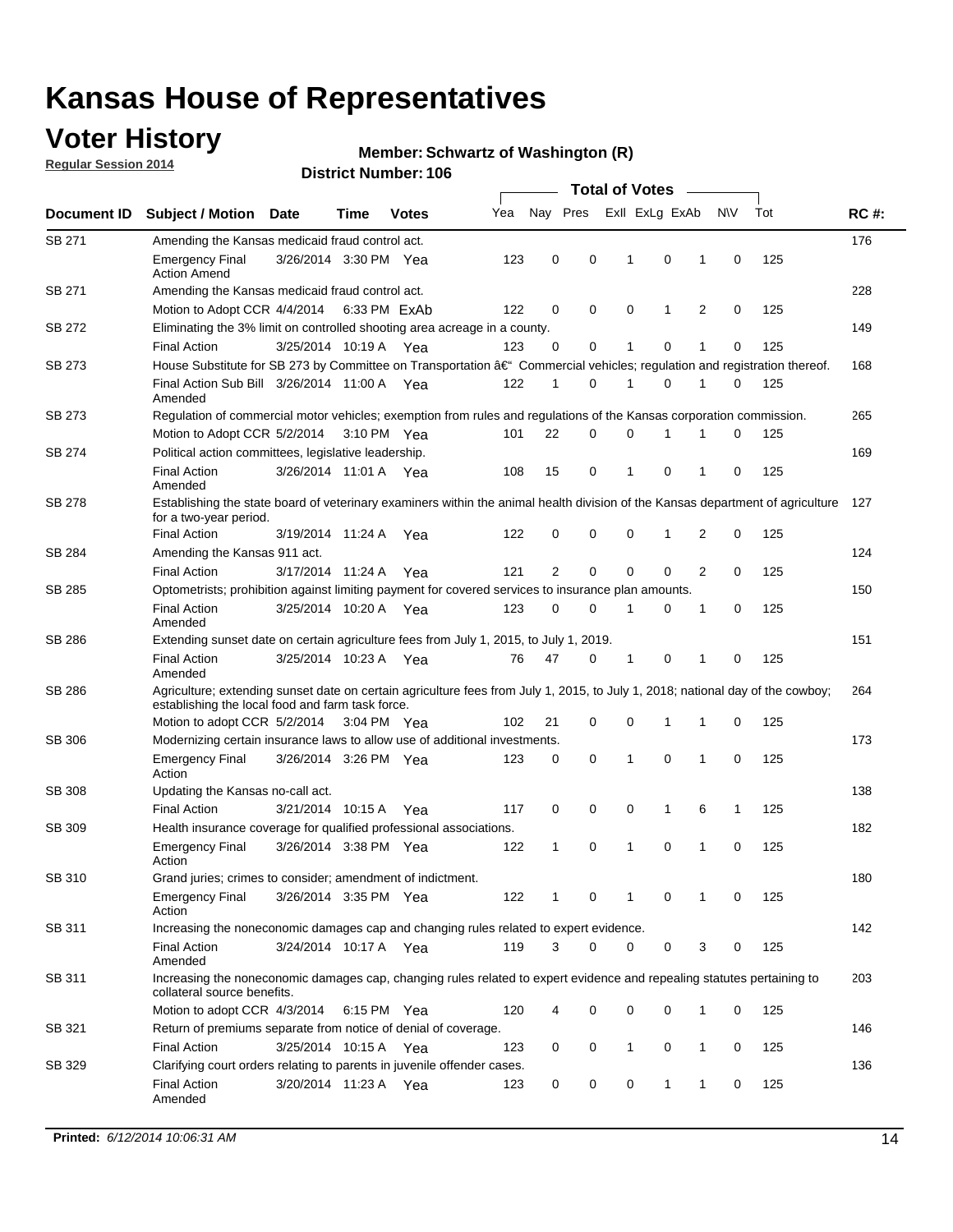### **Voter History**

**Regular Session 2014**

#### **Member: Schwartz of Washington (R)**

|                 |                                                                                                                                                                    |                       |             |              |     |              |                |              | <b>Total of Votes</b> |              |           |     |             |
|-----------------|--------------------------------------------------------------------------------------------------------------------------------------------------------------------|-----------------------|-------------|--------------|-----|--------------|----------------|--------------|-----------------------|--------------|-----------|-----|-------------|
|                 | Document ID Subject / Motion Date                                                                                                                                  |                       | Time        | <b>Votes</b> | Yea |              | Nay Pres       |              | Exll ExLg ExAb        |              | <b>NV</b> | Tot | <b>RC#:</b> |
| SB 329          | Clarifying court orders relating to parents in juvenile offender cases and changing the statute of limitations on certain juvenile<br>offenses.                    |                       |             |              |     |              |                |              |                       |              |           |     | 242         |
|                 | Motion to adopt CCR 4/30/2014 3:23 PM Yea                                                                                                                          |                       |             |              | 122 | $\mathbf 1$  | 0              | 1            | -1                    | 0            | 0         | 125 |             |
| SB 344          | Special permits, oversized loads, transportation of hay or feed stuffs.                                                                                            |                       |             |              |     |              |                |              |                       |              |           |     | 152         |
|                 | <b>Final Action</b><br>Amended                                                                                                                                     | 3/25/2014 10:24 A     |             | Yea          | 122 | $\mathbf{1}$ | 0              | 1            | 0                     | $\mathbf{1}$ | 0         | 125 |             |
| <b>SB 349</b>   | Boiler safety act; deputy inspectors.                                                                                                                              |                       |             |              |     |              |                |              |                       |              |           |     | 128         |
|                 | <b>Final Action</b><br>Amended                                                                                                                                     | 3/19/2014 11:25 A     |             | Yea          | 119 | 3            | 0              | 0            | 1                     | 2            | 0         | 125 |             |
| SB 349          | Board of technical professions; recodification of professions and scope of practice, other; boiler safety act, deputy<br>inspectors.                               |                       |             |              |     |              |                |              |                       |              |           |     | 215         |
|                 | Motion to Adopt CCR 4/4/2014                                                                                                                                       |                       | 10:02 A     | Yea          | 112 | 11           | 0              | 1            | 0                     | 1            | 0         | 125 |             |
| SB 351          | Vehicle identification numbers; penalties; damages.                                                                                                                |                       |             |              |     |              |                |              |                       |              |           |     | 153         |
|                 | <b>Final Action</b>                                                                                                                                                | 3/25/2014 10:25 A     |             | Yea          | 123 | 0            | 0              | 1            | 0                     | 1            | 0         | 125 |             |
| SB 357          | Increasing the number of allowable hunter education deferrals.                                                                                                     |                       |             |              |     |              |                |              |                       |              |           |     | 154         |
|                 | <b>Final Action</b><br>Amended                                                                                                                                     | 3/25/2014 10:26 A     |             | Nav          | 97  | 26           | 0              | $\mathbf{1}$ | 0                     | 1            | 0         | 125 |             |
| SB 357          | Authorizing land purchases by the state; amending process state uses to address seized wildlife; increasing the number of<br>allowable hunter education deferrals. |                       |             |              |     |              |                |              |                       |              |           |     | 275         |
|                 | Motion to Adopt CCR 5/2/2014                                                                                                                                       |                       | 7:53 PM Yea |              | 113 | 11           | 0              | 0            | $\mathbf 0$           | 1            | 0         | 125 |             |
| SB 359          | Relating to asbestos-related liability.                                                                                                                            |                       |             |              |     |              |                |              |                       |              | 177       |     |             |
|                 | <b>Emergency Final</b><br>Action                                                                                                                                   | 3/26/2014 3:32 PM Yea |             |              | 94  | 29           | 0              | 1            | $\Omega$              | 1            | 0         | 125 |             |
| <b>SB 367</b>   | Creating the student data privacy act.                                                                                                                             |                       |             |              |     |              |                |              |                       |              |           |     | 186         |
|                 | <b>Emergency Final</b><br><b>Action Amend</b>                                                                                                                      | 3/26/2014 3:43 PM Yea |             |              | 119 | 4            | 0              | 1            | 0                     | 1            | 0         | 125 |             |
| SB 367          | Creating the student data privacy act.                                                                                                                             |                       |             |              |     |              |                |              |                       |              |           |     | 245         |
|                 | Motion to adopt CCR 4/30/2014 3:41 PM Yea                                                                                                                          |                       |             |              | 123 | 0            | 0              | 1            | 1                     | 0            | 0         | 125 |             |
| SB 371          | Amending employment security law regarding disposition of penalty funds and disclosure of confidential information.                                                |                       |             |              |     |              |                |              |                       |              |           |     | 129         |
|                 | <b>Final Action</b>                                                                                                                                                | 3/19/2014 11:27 A     |             | Yea          | 90  | 32           | 0              | $\mathbf 0$  | 1                     | 2            | 0         | 125 |             |
| SB 372          | Amending the shared work unemployment compensation program; layoff aversion.                                                                                       |                       |             |              |     |              |                |              |                       |              |           |     | 155         |
|                 | <b>Final Action</b>                                                                                                                                                | 3/25/2014 10:28 A     |             | Yea          | 123 | 0            | 0              | 1            | 0                     | 1            | 0         | 125 |             |
| SB 402          | Amending statutes related to the Kansas criminal justice information system committee.                                                                             |                       |             |              |     |              |                |              |                       |              |           |     | 178         |
|                 | <b>Emergency Final</b><br>Action                                                                                                                                   | 3/26/2014 3:33 PM Yea |             |              | 123 | 0            | 0              | 1            | 0                     | $\mathbf{1}$ | 0         | 125 |             |
| SB 423          | Authorizing Department of Administration to sell Landon and Eisenhower state office buildings.                                                                     |                       |             |              |     |              |                |              |                       |              |           |     | 233         |
|                 | <b>Final Action</b><br>Amended                                                                                                                                     | 4/5/2014              |             | 10:28 A ExAb | 66  | 55           | 0              | 0            | 0                     | 4            | 0         | 125 |             |
| SB 424          | Amending the statutory requirements for a valid hospital lien.                                                                                                     |                       |             |              |     |              |                |              |                       |              |           |     | 183         |
|                 | <b>Emergency Final</b><br>Action                                                                                                                                   | 3/26/2014 3:39 PM Yea |             |              | 115 | 8            | 0              | 1            | 0                     | 1            | 0         | 125 |             |
| <b>SCR 1618</b> | Substitute for SCR 1618 by Committee on Federal and State Affairs -- State constitutional amendment authorizing raffles.                                           |                       |             |              |     |              |                |              |                       |              |           |     | 170         |
|                 | Final Action Sub Bill 3/26/2014 11:06 A Yea                                                                                                                        |                       |             |              | 102 | 19           | $\overline{c}$ | 1            | 0                     | 1            | 0         | 125 |             |
| <b>SCR 1620</b> | Port authority; creation in Stafford, Kansas.                                                                                                                      |                       |             |              |     |              |                |              |                       |              |           |     | 234         |
|                 | <b>Final Action</b>                                                                                                                                                | 4/5/2014              |             | 10:29 A ExAb | 121 | 0            | 0              | 0            | 0                     | 4            | 0         | 125 |             |